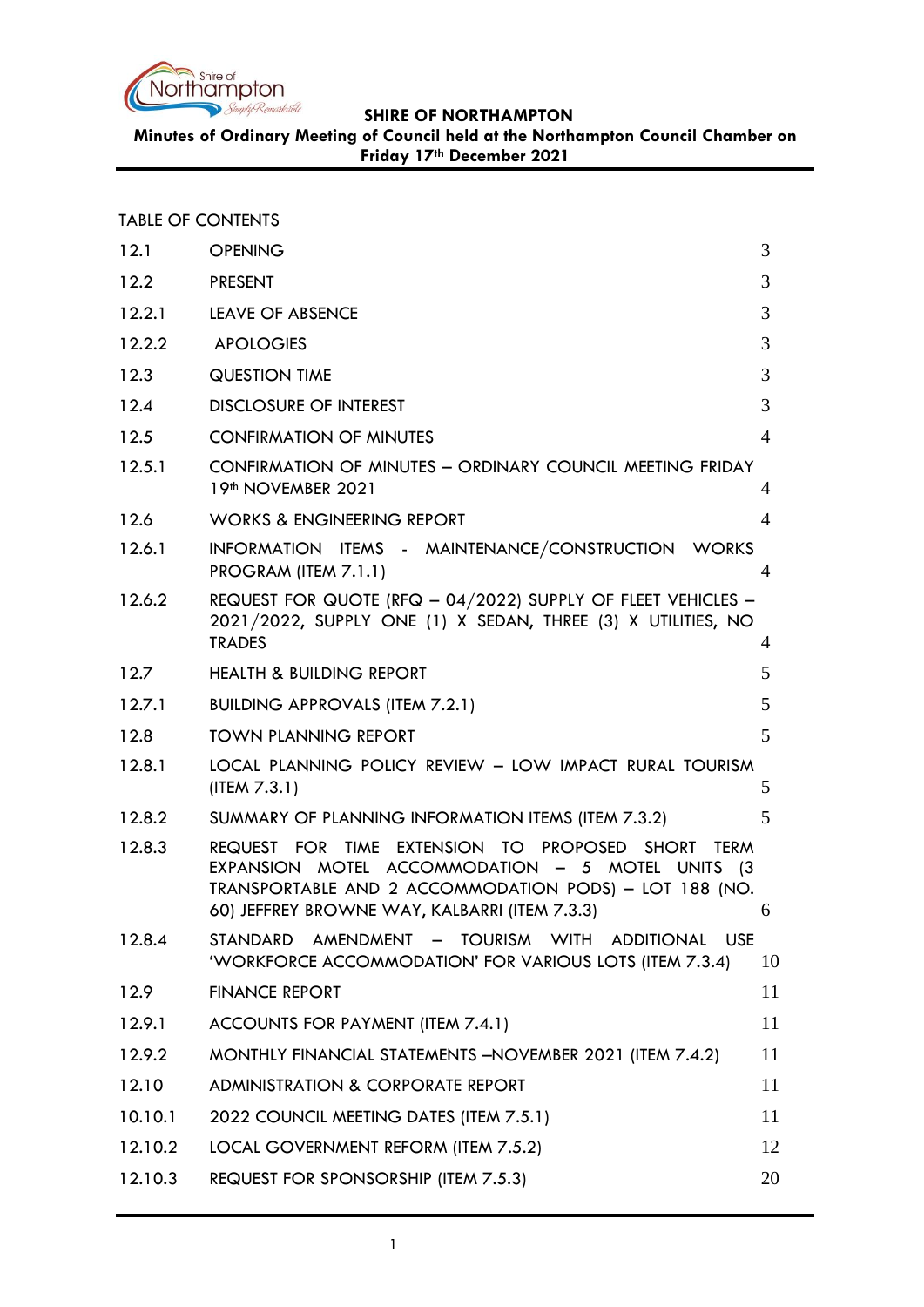

| Minutes of Ordinary Meeting of Council held at the Northampton Council Chamber on<br>Friday 17th December 2021 |                                                                                    |    |  |
|----------------------------------------------------------------------------------------------------------------|------------------------------------------------------------------------------------|----|--|
| 12.10.4                                                                                                        | WATER WHEELCHAIR STORAGE SHED (ITEM 7.5.4)                                         | 20 |  |
| 12.10.5                                                                                                        | BUSHFIRE ASSESSMENT LEVEL - AGREEMENT FOR MAINTENANCE<br><b>WORKS (ITEM 7.5.5)</b> | 20 |  |
| 12.10.6                                                                                                        | CYCLONE SEROJA – INSURANCE CLAIM PROGRESS (ITEM 7.5.6)                             | 21 |  |
| 12.10.7                                                                                                        | LITTLE BAY ROAD EXTENSION & LEASE OF LITTLE BAY CAMPING<br>GROUND (ITEM 7.5.7)     | 21 |  |
| 12.11                                                                                                          | PRESIDENT'S REPORT                                                                 | 21 |  |
| 12.12                                                                                                          | <b>DEPUTY PRESIDENT'S REPORT</b>                                                   | 22 |  |
| 12.13                                                                                                          | <b>COUNCILLORS' REPORTS</b>                                                        | 22 |  |
| 12.14.1                                                                                                        | <b>CR HAY</b>                                                                      | 22 |  |
| 12.14.2                                                                                                        | <b>CR STEWART</b>                                                                  | 22 |  |
| 12.14.3                                                                                                        | <b>CR GIBB</b>                                                                     | 23 |  |
| 12.14                                                                                                          | NEW ITEMS OF BUSINESS                                                              | 23 |  |
| 12.14.1                                                                                                        | WA FOOTBALL LEAGUE FIXTURE - NORTHAMPTON                                           | 23 |  |
| 12.14.2                                                                                                        | <b>WESTERN POWER OUTAGES</b>                                                       | 23 |  |
| 12.14.3                                                                                                        | <b>ACKNOWLEDGEMENT OF SERVICE</b>                                                  | 24 |  |
| 12.15                                                                                                          | <b>NEXT MEETING OF COUNCIL</b>                                                     | 24 |  |
| 12.16                                                                                                          | <b>CLOSURE</b>                                                                     | 24 |  |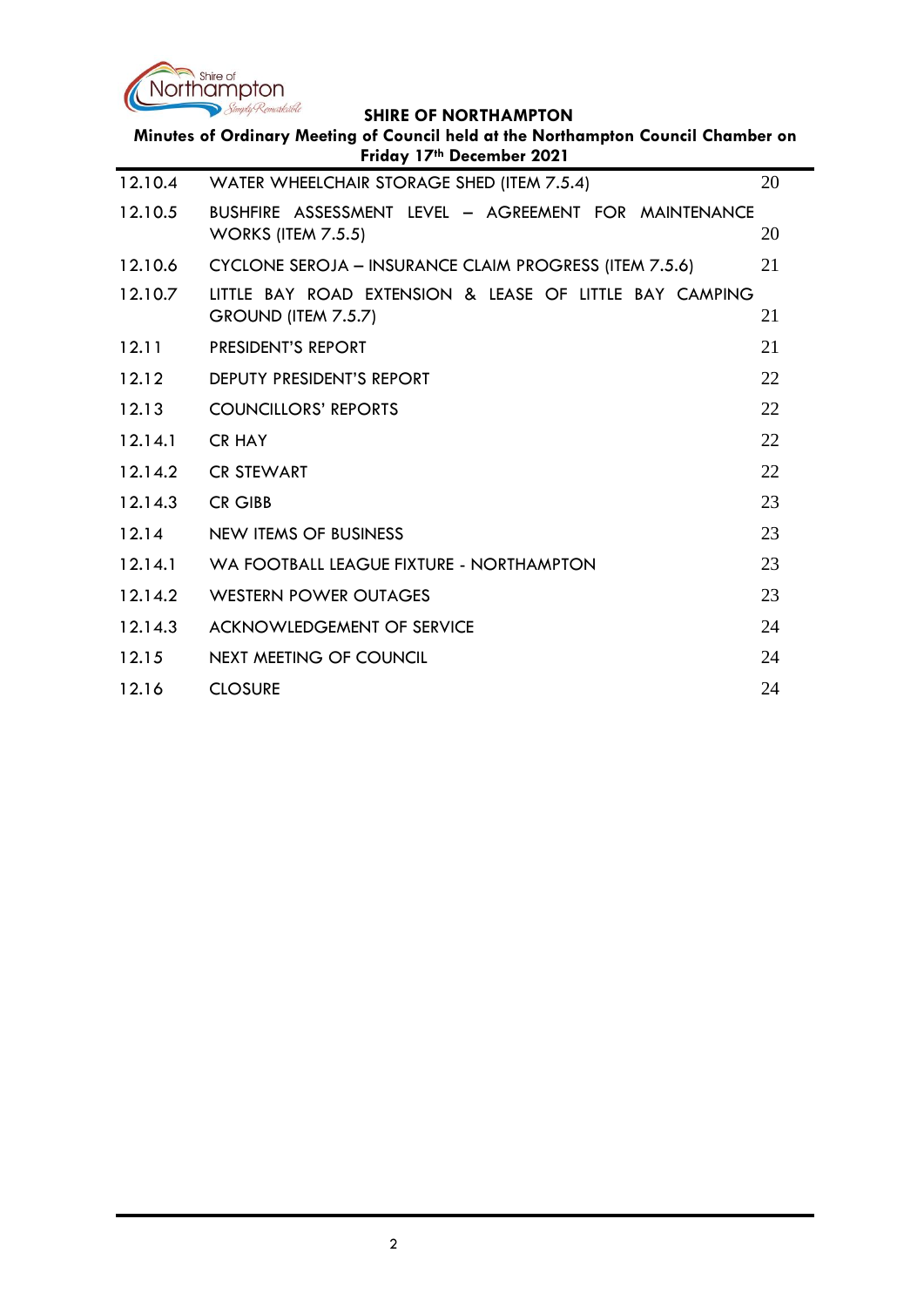

**Minutes of Ordinary Meeting of Council held at the Northampton Council Chamber on Friday 17th December 2021**

# <span id="page-2-0"></span>**12.1 OPENING**

The President thanked all Councillors and staff present for their attendance and declared the meeting open at 1.00pm.

# <span id="page-2-1"></span>**12.2 PRESENT**

| Cr L Sudlow                                                          | Northampton Ward<br>President  |
|----------------------------------------------------------------------|--------------------------------|
| Cr R Horstman                                                        | Northampton Ward               |
| Cr T Gibb                                                            | Kalbarri Ward                  |
| Cr T Hay                                                             | Northampton Ward               |
| Cr D Pike                                                            | Kalbarri Ward                  |
| Cr R Suckling                                                        | Northampton Ward               |
| Cr P Stewart                                                         | Kalbarri Ward                  |
| Cr R Burges                                                          | Kalbarri Ward                  |
| Mr Garry Keeffe                                                      | <b>Chief Executive Officer</b> |
| Mr Grant Middleton<br>Deputy Chief Executive Officer                 |                                |
| Mr Neil Broadhurst<br><b>Manager of Works and Technical Services</b> |                                |
| Mrs Michelle Allen                                                   | <b>Planning Officer</b>        |

# <span id="page-2-2"></span>12.2.1 LEAVE OF ABSENCE

Nil

# <span id="page-2-3"></span>12.2.2 APOLOGIES

Cr S Stock-Standen Northampton Ward

#### <span id="page-2-4"></span>**12.3 QUESTION TIME**

Nil

# <span id="page-2-5"></span>**12.4 DISCLOSURE OF INTEREST**

Nil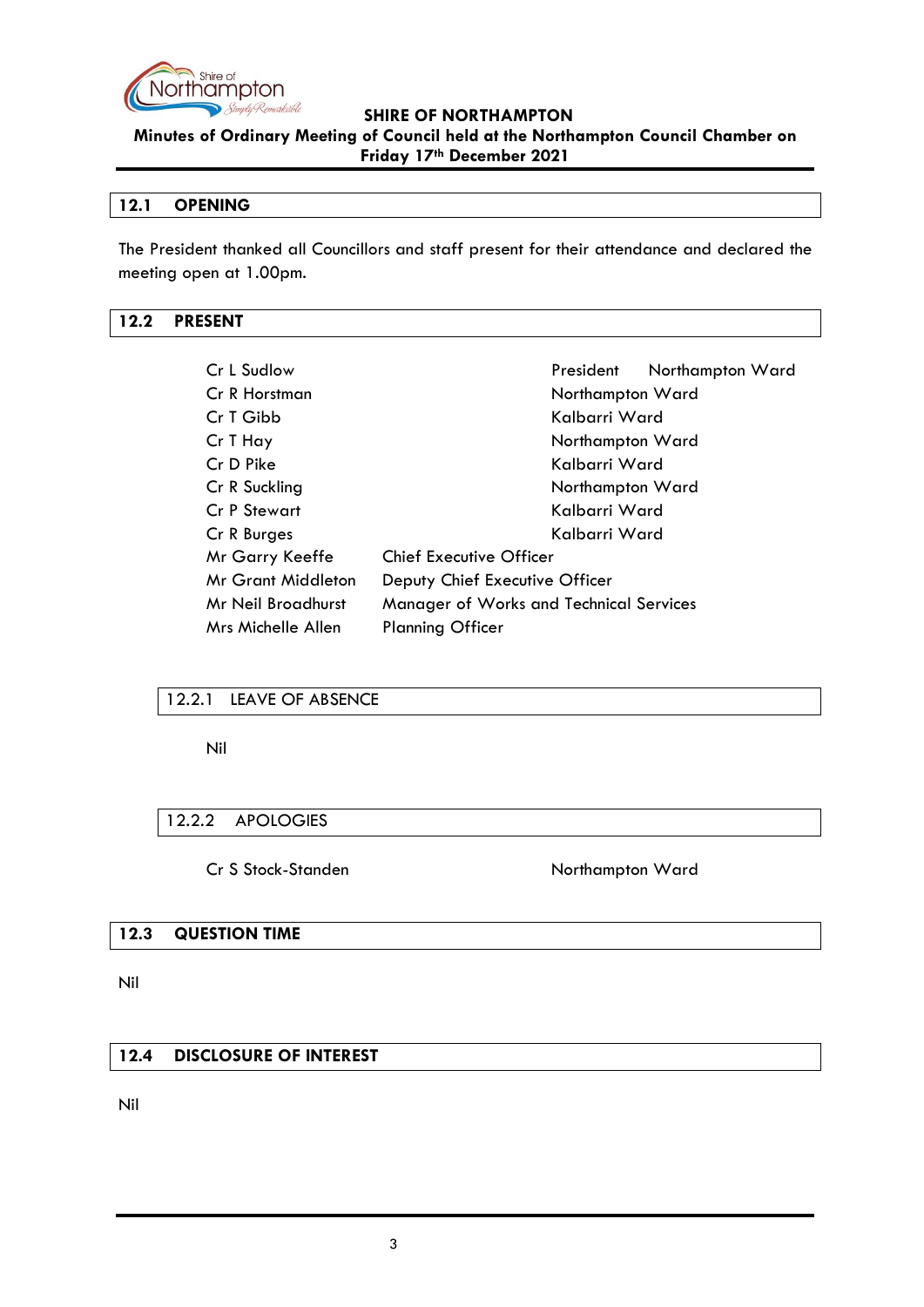

**Minutes of Ordinary Meeting of Council held at the Northampton Council Chamber on Friday 17th December 2021**

# <span id="page-3-1"></span><span id="page-3-0"></span>**12.5 CONFIRMATION OF MINUTES**

12.5.1 CONFIRMATION OF MINUTES – ORDINARY COUNCIL MEETING FRIDAY 19th NOVEMBER 2021

Moved Cr SUCKLING seconded Cr STEWART

That the minutes of the Ordinary Meeting of Council held on the 19<sup>th</sup> November 2021 be confirmed as a true and correct record.

CARRIED 8/0

# <span id="page-3-3"></span><span id="page-3-2"></span>**12.6 WORKS & ENGINEERING REPORT**

12.6.1 INFORMATION ITEMS - MAINTENANCE/CONSTRUCTION WORKS PROGRAM (ITEM 7.1.1)

Noted

<span id="page-3-4"></span>12.6.2 REQUEST FOR QUOTE (RFQ – 04/2022) SUPPLY OF FLEET VEHICLES – 2021/2022, SUPPLY ONE (1) X SEDAN, THREE (3) X UTILITIES, NO TRADES

Moved Cr HORSTMAN seconded Cr HAY

That Council accepts the following quotes for the supply of fleet vehicles:

- Geraldton Toyota, for the supply of one new Toyota Hybrid Camry Ascent Automatic sedan. Total price to Council \$30,263 (exc. GST).
- Geraldton Auto Wholesalers for the supply of one new Isuzu DMAX space/extra cab automatic utility. Total price to Council \$47,945.46 (exc. GST).
- Geraldton Auto Wholesalers for the supply of one new Isuzu DMAX dual cab utility. Total price to Council \$46,255.46 (exc. GST).
- Geraldton Auto Wholesalers for the supply of one new Isuzu DMAX single cab high ride utility. Total price to Council \$33,052.73 (exc. GST).

CARRIED 8/0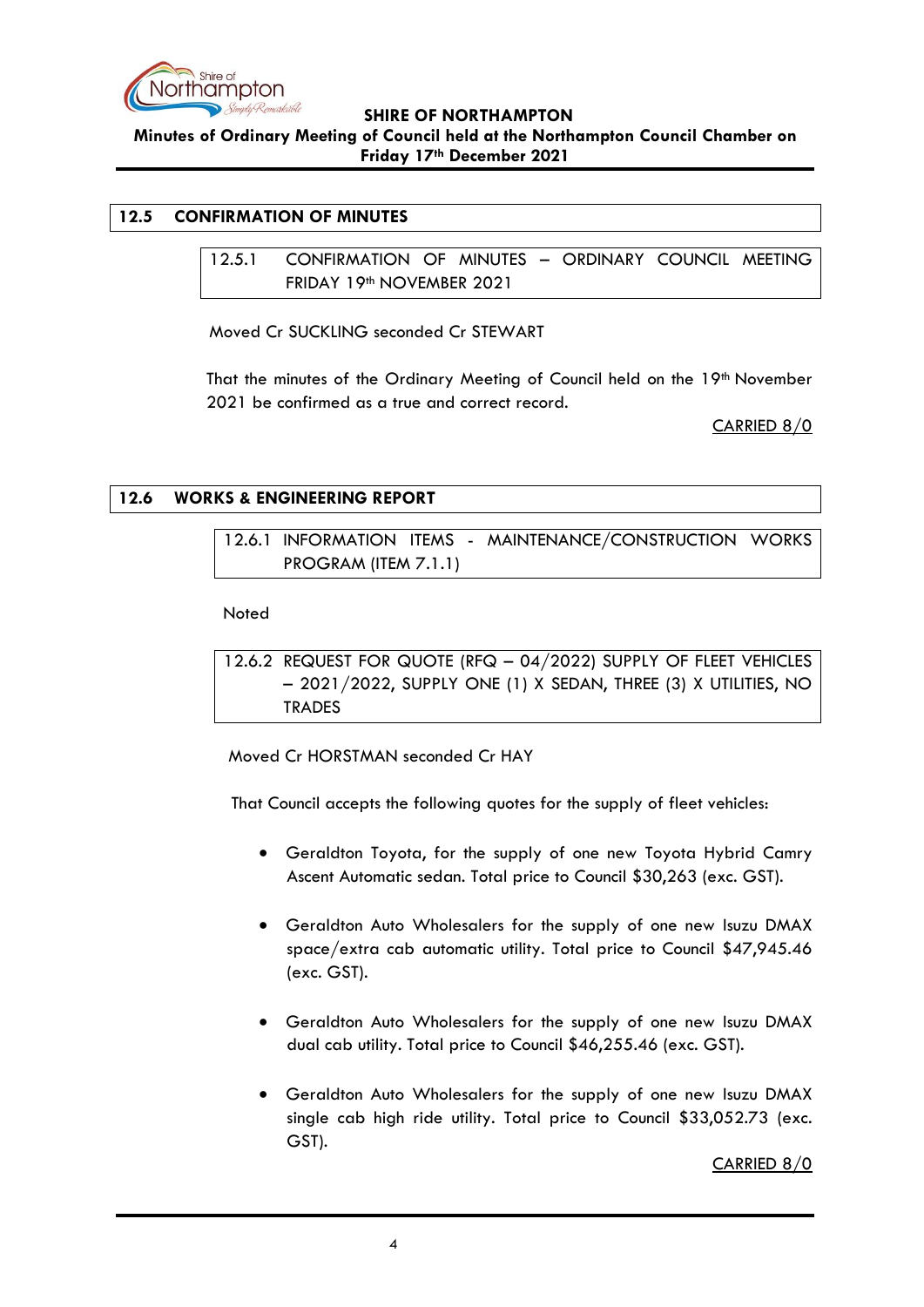

Neil Broadhurst departed the meeting at 1.13pm.

# <span id="page-4-0"></span>**12.7 HEALTH & BUILDING REPORT**

# <span id="page-4-1"></span>12.7.1 BUILDING APPROVALS (ITEM 7.2.1)

Noted.

# <span id="page-4-3"></span><span id="page-4-2"></span>**12.8 TOWN PLANNING REPORT**

12.8.1 LOCAL PLANNING POLICY REVIEW – LOW IMPACT RURAL TOURISM (ITEM 7.3.1)

Moved Cr STEWART seconded Cr SUCKLING

That Council:

1.Pursuant to Schedule 2 - Deemed Provisions, Part 2, cl 4 of the *Planning and Development (Local Planning Schemes) Regulations 2015* resolve to:

- a. Adopt the proposed draft Local Planning Policy for public comment and advertise the Policy for a period of 21 days;
- b. Should no written, author-identified objections be received during the 21 day advertising period, then adopt for final approval the proposed Local Planning Policy and proceed to publish a notice to this effect in the local newspaper;
- c. Should there be any written, author-identified objections received during the advertising period, require staff to present to Council a further report; and
- d. Revoke the Low Impact Rural Tourism Local Planning Policy 2014. CARRIED 8/0

#### <span id="page-4-4"></span>12.8.2 SUMMARY OF PLANNING INFORMATION ITEMS (ITEM 7.3.2)

Noted.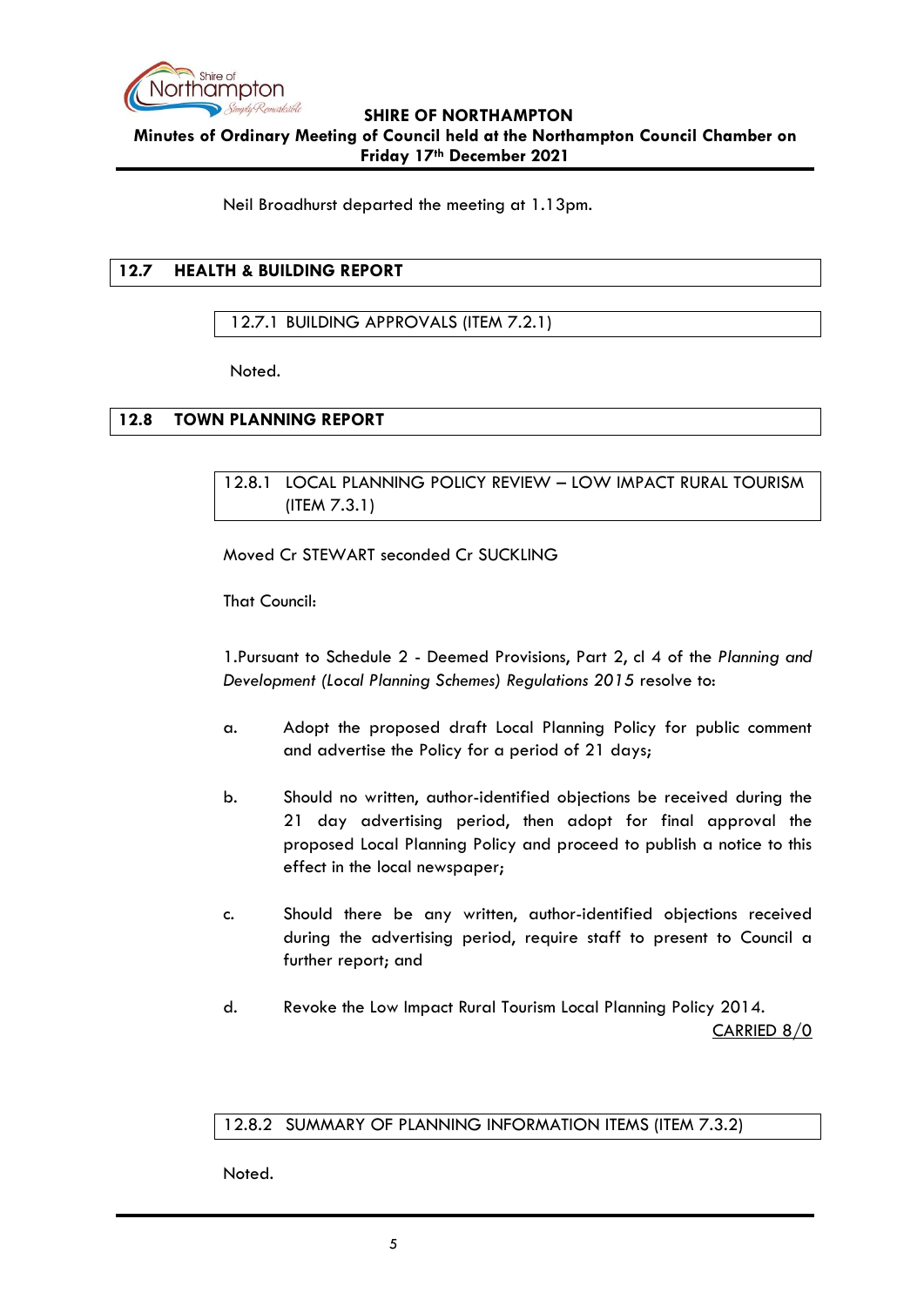

<span id="page-5-0"></span>**Minutes of Ordinary Meeting of Council held at the Northampton Council Chamber on Friday 17th December 2021**

# 12.8.3 REQUEST FOR TIME EXTENSION TO PROPOSED SHORT TERM EXPANSION MOTEL ACCOMMODATION – 5 MOTEL UNITS (3 TRANSPORTABLE AND 2 ACCOMMODATION PODS) – LOT 188 (NO. 60) JEFFREY BROWNE WAY, KALBARRI (ITEM 7.3.3)

Moved Cr SUCKLING, seconded Cr STEWART

That Council grant formal development approval for a limited time period of the proposed transportable motel units on Lot 188 (No. 40) Jeffrey Browne Way, Kalbarri consisting of thirty-three (33) one-bedroom motel units with ensuites and one laundry building in total, subject to the following conditions:

- 1. Development shall be in accordance with the attached approved plan(s) dated 17 December 2021 and subject to any modifications required as a consequence of any condition(s) of this approval. The endorsed plan(s) shall not be modified or altered without the prior written approval of the Local Government;
- 2. Any additions to or change of use of any part of the building or land (not the subject of this approval) requires further application and development approval for that use/addition;
- 3. Development approval is granted to four (4) accommodation pods and one (1) laundry unit to be located adjacent to the southern boundary of the lot as marked in 'RED' on the attached approved plans dated 17 December 2021 for a temporary period of two years expiring on 16 July 2023. After expiry of the temporary approval period, should operations continue the Applicant/Owner will be subject to a renewed Application for Development Approval and approval may or may not be granted based on compliance with relevant Planning Legislation and Policy;
- 4. Development approval is granted to three (3) transportable motel units on wheels and two (2) accommodation pods to be located adjacent to the eastern side boundary of the lot as marked in "RED' on the attached approved plans dated 17 December 2021 for a temporary period expiring on 31 October 2022. After expiry of the temporary approval period, should operations continue the Applicant/Owner will be subject to a renewed Application for Development Approval and approval may or may not be granted based on compliance with relevant Planning Legislation and Policy;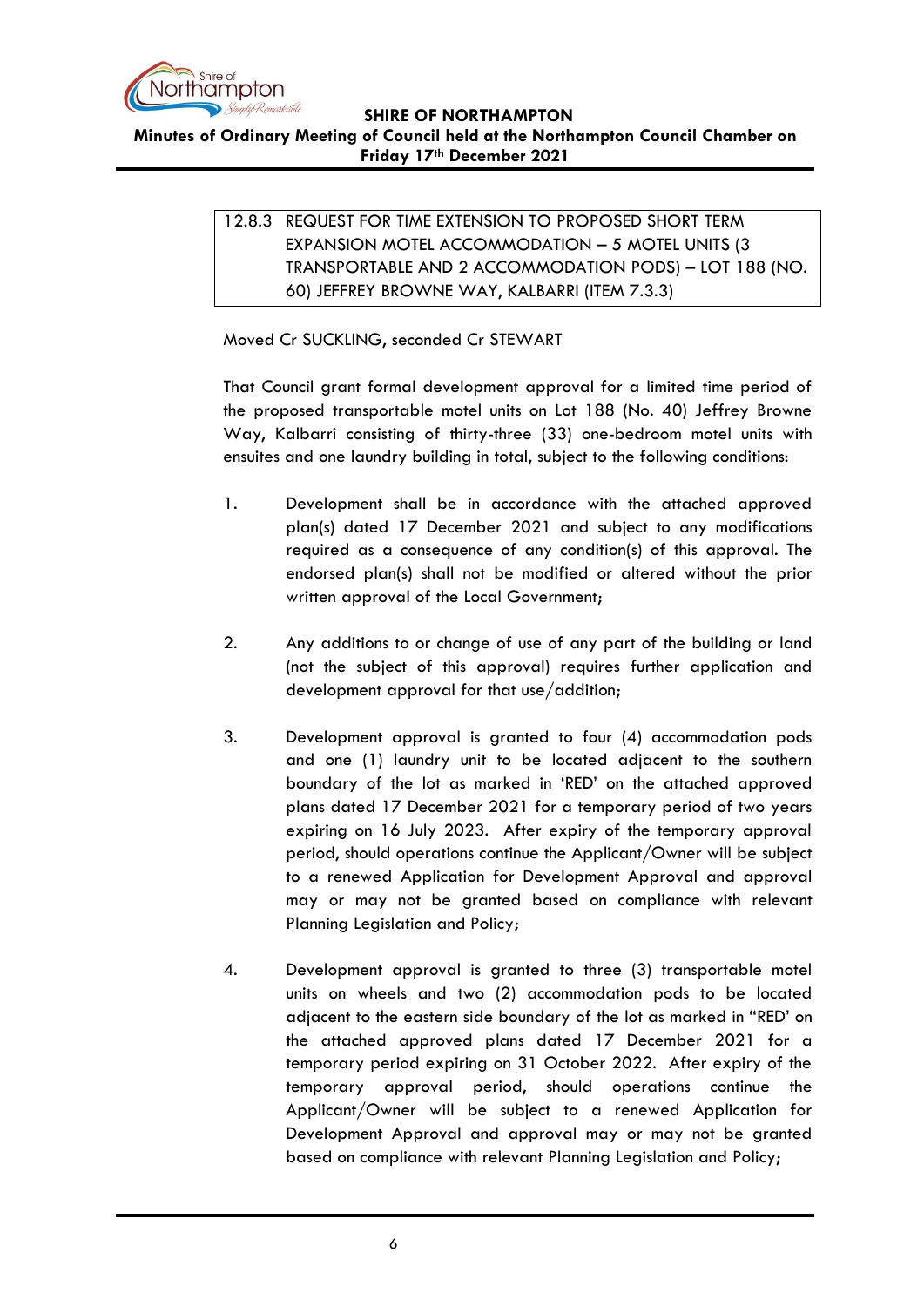

**Minutes of Ordinary Meeting of Council held at the Northampton Council Chamber on Friday 17th December 2021**

- 5. Prior to the issuing of a building permit, further detail be provided to the local government, demonstrating an adequate potable water supply to the approval of the Water Corporation is available for the proposed development
- 6. Prior to the issuing of a building permit, further detail be provided to the local government, demonstrating an adequate power supply to the approval of Western Power is available for the proposed development. Should connection to the electricity network not be available further detailed information be provided to the local government, demonstrating means of power supply.
- 7. Due to close proximity to town centre, all mechanical service systems (including air conditioners and generators), are to be designed and installed to prevent emitted noise levels from exceeding the relevant decibel levels as set out in the Environmental Protection (Noise) Regulations 1997 (as amended).
- 8. Prior to the issuing of a building permit, a detailed wastewater disposal application shall be completed that pertains to the proposed development which is to the approval of the Department of Health WA and the Local Government.
- 9. A building permit shall be issued by the local government prior to the commencement of any work on the site;
- 10. A detailed schedule of external finishes, materials and colours to be used in the construction of the development shall be submitted prior to lodgment of an application for a building permit and shall be of nonreflective materials consistent or complimentary in colour with the surrounding natural landscape features to the approval of the Local Government;
- 11. All stormwater is to be disposed of on-site to the specifications and approval of the local government. On application for a building permit a detailed design of stormwater collection and disposal system of developed areas is to be supplied to the approval of the Local Government (refer to Advice Note 4);
- 12. Any soils disturbed or deposited on site shall be stabilised to the approval of the Local Government;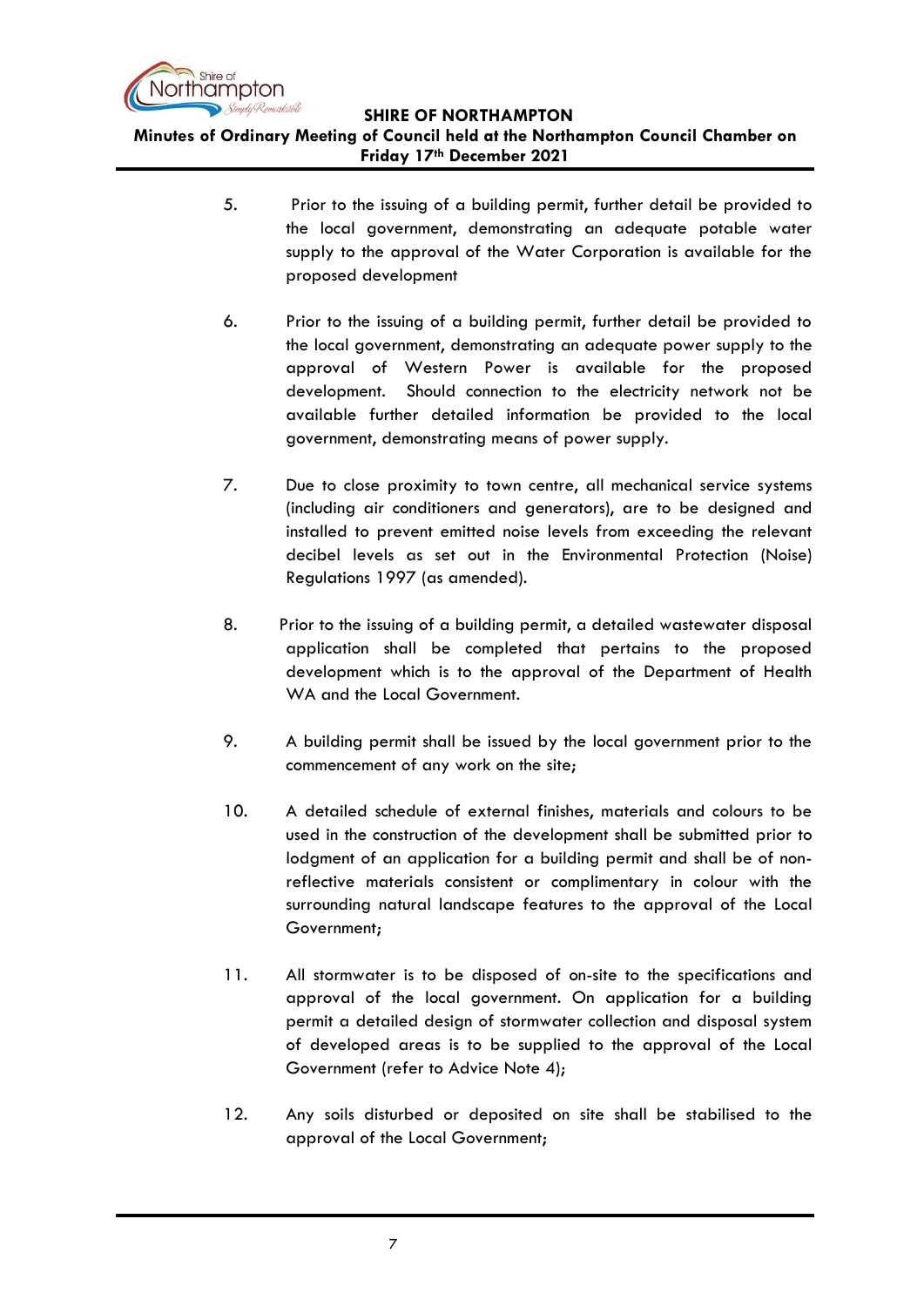

**Minutes of Ordinary Meeting of Council held at the Northampton Council Chamber on Friday 17th December 2021**

- 13. Installation of crossing places, verge gradients and designated car parking areas shall be constructed, line marked and drained to the standards and specification of the Local Government (refer to Advice Note 4);
- 14. All parking of vehicles to be provided for within the property boundary and the street verge area is to be kept free of vehicles;
- 15. The Owner/Applicant shall install a boundary fence to match the existing fence on the southern boundary to a height of 2.1 metres upon the eastern side boundary and fencing and gates on the western side of the development as marked in 'RED' on the attached approved plan(s) dated 17 December 2021 so as to minimise visual impacts;
- 16. Prior to the commencement of the development/land use a landscaping plan shall be submitted to and approved by the local government. The approved landscaping plan shall include details pertaining to fencing, pathways, screening, shade and plantings and is to be implemented in full prior to the commencement of the approved use and maintained thereafter to the approval of the Local Government. Plantings are to include fast growing trees and shrubs;
- 17. Any lighting device/s is to be positioned and shielded as not to cause any direct, reflected or incidental light to encroach beyond the property boundaries or cause any glare nuisance to any passing motorists;
- 18. The site shall be so ordered and maintained as not to prejudicially affect the amenity of the locality by reason of appearance;
- 19. Bin storage and clothes drying areas shall be provided and appropriately screened such that they are not visible from the street/s, to the approval of the Local Government;
- 20. A Bushfire Attack Level (BAL) assessment, in accordance with *State Planning Policy 3.7 Planning in Bushfire Prone Areas* be undertaken and submitted, with any further conditions from this assessment addressed, prior to lodgment of an application for a building permit, to the approval of the Local Government;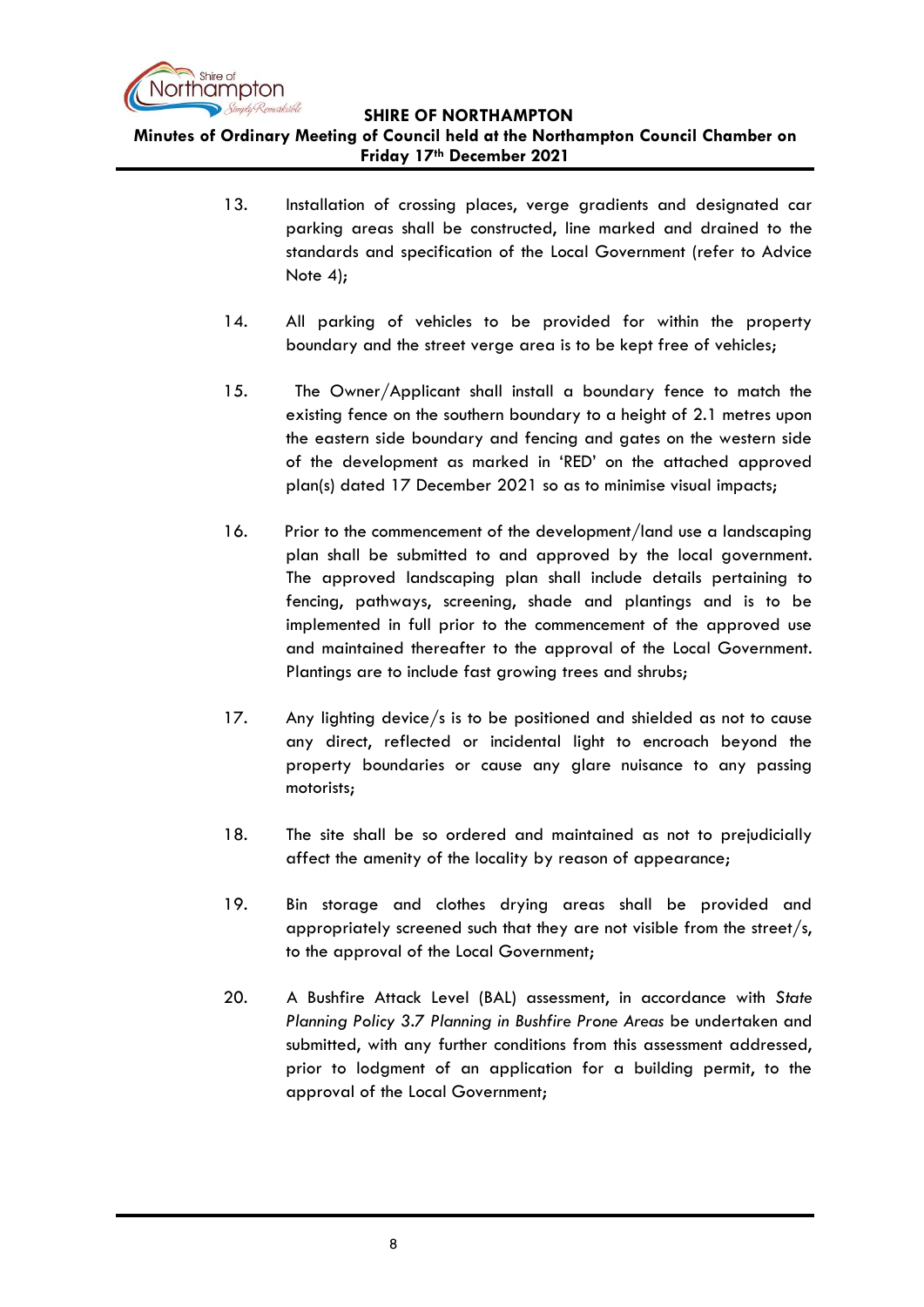

**Minutes of Ordinary Meeting of Council held at the Northampton Council Chamber on Friday 17th December 2021**

- 21. A separate area shall be set aside for the loading and unloading of vehicles, from the existing and proposed car parking areas, to the approval of the Local Government (refer to Advice Note 4);
- 22. An overall carparking plan shall be provided to include designated parking areas and bays for all uses on the site and to include vehicle access/egress points from all public roads, to the approval of the Local Government (refer to Advice Note 4);
- 23. At the cessation of the Development Approval, all temporary structures, waste disposal facilities and drainage facilities shall be permanently removed from the site to the approval of the Local Government;
- 24. At the end of the approval period, the site shall be left in a neat and tidy condition following the removal of the structures.
- 25. Prior to the issue of any building permit for a repurposed or secondhand structure the Local Government shall require the lodging of;
	- (a) A bond amount equivalent to 20% of the estimated value of the approved works to be undertaken to ensure the building presentation is of an acceptable standard, with a minimum amount of \$5,000;
	- (b) A statutory declaration, signed by the applicant(s) and appropriately witnessed, indicating that the bond will be forfeited to Council if the approved installation works are not carried out within the approved timeframe.
	- (c) Bond monies will only be refunded (if not forfeited) after works required to prevent forfeiture have been carried out to the approval of the Building Surveyor.

# Advice Note

1. If the development/use the subject of this approval is not substantially commenced within a period of 2 years, or another period specified in the approval after the date of determination, the approval will lapse and be of no further effect;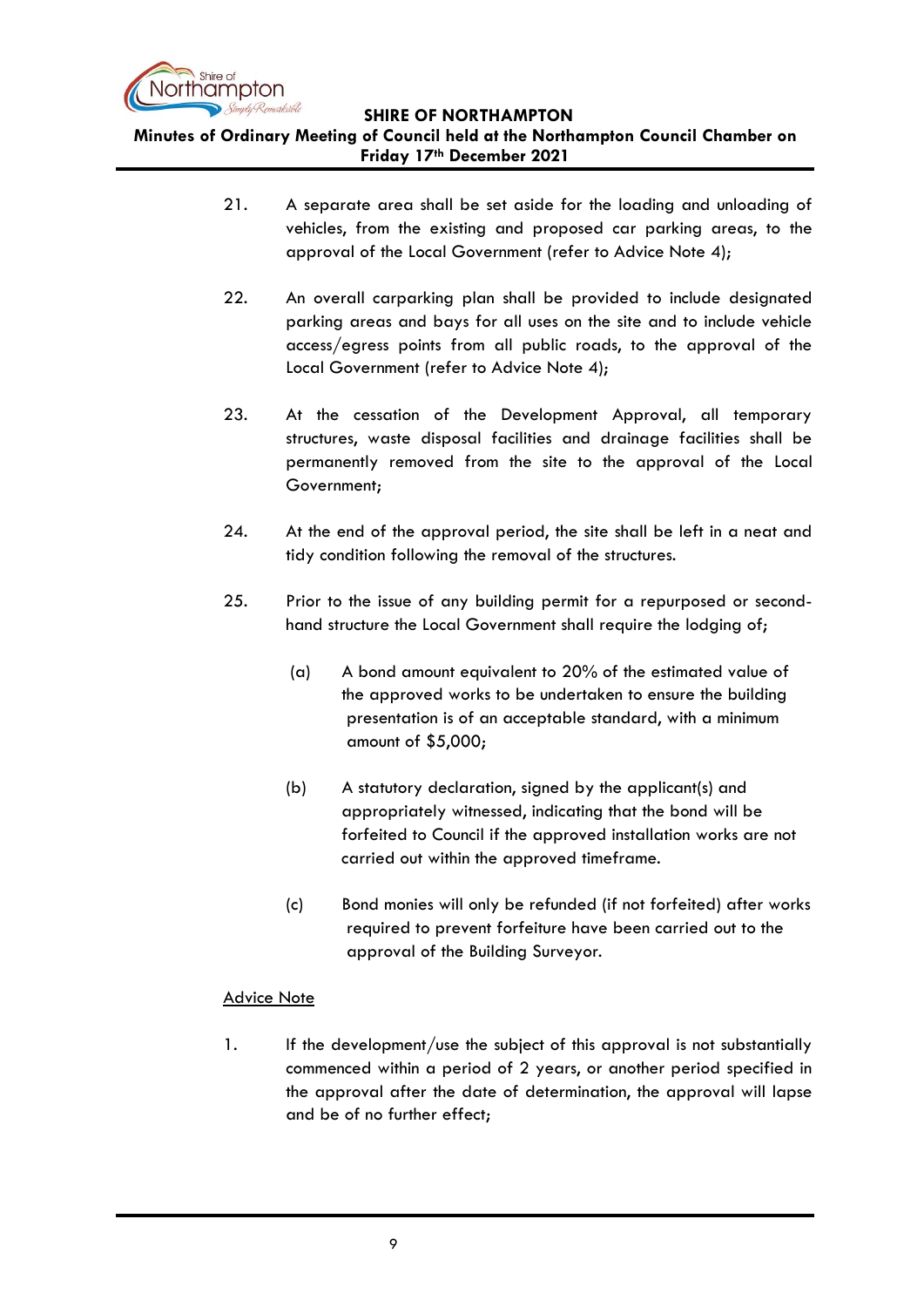

**Minutes of Ordinary Meeting of Council held at the Northampton Council Chamber on Friday 17th December 2021**

- 2. Where an approval has so lapsed, no development must be carried out without the further approval of the local government having first been sought and obtained;
- 3. With regard to Condition No's. 5 and 8 the landowner/proponent is required to make arrangements accordingly to the approval of the Department of Health WA and the Local Government;
- 4. With regard to Conditions No. 11, 13, 21 and 22, it is advised the Applicant/Owner should liaise with the Shire of Northampton's Manager of Works and Technical Services to determine crossover, verge gradient, car parking design and drainage requirements for developed areas.
- 5. If an applicant or owner is aggrieved by this determination there is a right of review by the State Administrative Tribunal in accordance with the *Planning and Development Act 2005* Part 14. An application must be made within 28 days of determination.

CARRIED 8/0

# <span id="page-9-0"></span>12.8.4 STANDARD AMENDMENT – TOURISM WITH ADDITIONAL USE 'WORKFORCE ACCOMMODATION' FOR VARIOUS LOTS (ITEM 7.3.4)

Moved Cr HORSTMAN, seconded Cr SUCKLING

That Council:

1. Advises the Department of Planning, Lands and Heritage that as soon as sites are publicly identified, Council will initiate an amendment to the *Shire of Northampton Local Planning Scheme No. 11 – Kalbarri Townsite*, to rezone land where appropriate to 'Tourism' with an 'Additional Use – Workforce Accommodation' in order to address the accommodation shortage in Kalbarri.

CARRIED 8/0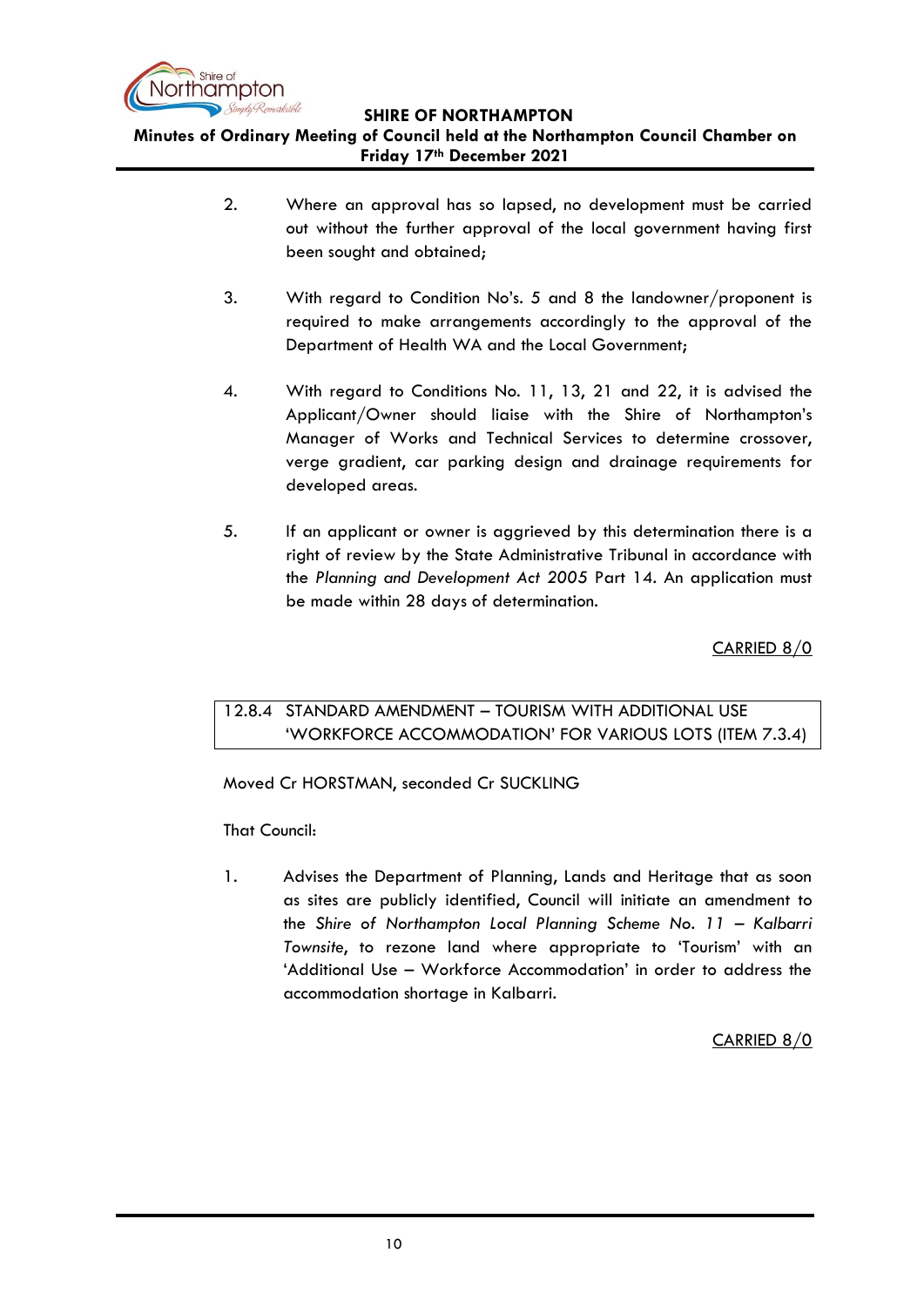

**Minutes of Ordinary Meeting of Council held at the Northampton Council Chamber on Friday 17th December 2021**

### <span id="page-10-1"></span><span id="page-10-0"></span>**12.9 FINANCE REPORT**

#### 12.9.1 ACCOUNTS FOR PAYMENT (ITEM 7.4.1)

Moved Cr GIBB, seconded Cr HAY

That Municipal Fund Cheques 22141 to 22147 inclusive totalling \$25,477.45, Municipal EFT payments numbered EFT22850 to EFT22987 inclusive totalling \$996,080.05, Trust Fund Cheques 2656 to 2667, totalling \$14,810.82, Direct Debit payments numbered GJ0504 to GJ0510 inclusive totalling \$246,469.61 be passed for payment and the items therein be declared authorised expenditure.

# CARRIED BY AN ABSOLUTE MAJORITY 8/0

# <span id="page-10-2"></span>12.9.2 MONTHLY FINANCIAL STATEMENTS –NOVEMBER 2021 (ITEM 7.4.2)

Moved Cr HAY, seconded Cr STEWART

That Council adopts the Monthly Financial Report for the period ending 30 November 2021.

# CARRIED 8/0

# <span id="page-10-4"></span><span id="page-10-3"></span>**12.10 ADMINISTRATION & CORPORATE REPORT**

#### 10.10.1 2022 COUNCIL MEETING DATES (ITEM 7.5.1)

Moved Cr PIKE seconded Cr GIBB

1. That Council holds their ordinary meetings on the following dates for 2022:

| February 18th | July 15 <sup>th</sup> |
|---------------|-----------------------|
| March 18th    | August 19th           |
| April 22nd    | September 16th        |
| May 20th      | October 21st          |
| June 17th     | November 18th         |
|               | December 16th         |

2. That all meetings commence at 1.00pm.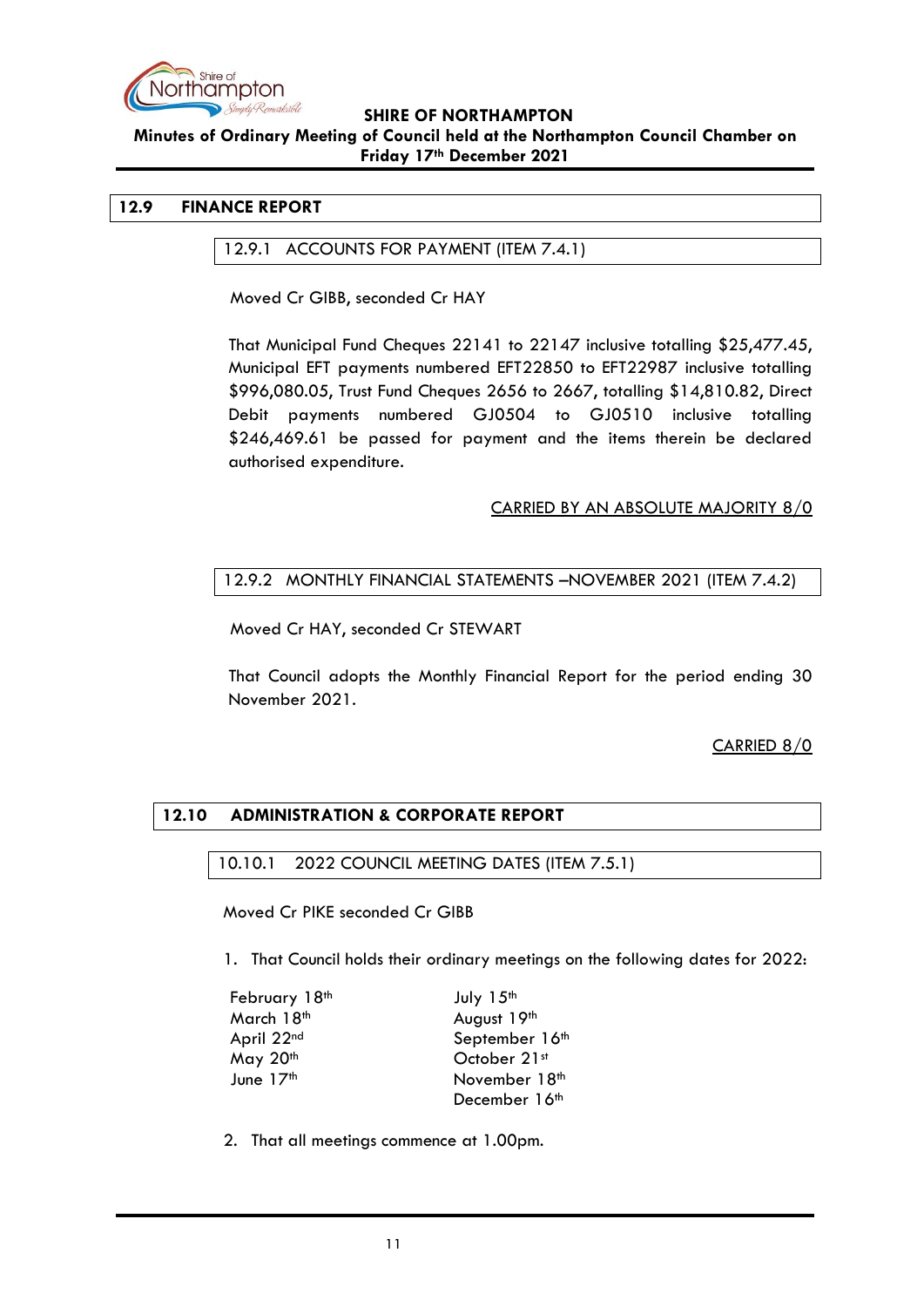

**Friday 17th December 2021**

3. That the February, May, August and November meetings be held at the Allen Centre in Kalbarri with all other meetings to be held at the Northampton Council Chambers.

CARRIED 8/0

# <span id="page-11-0"></span>12.10.2 LOCAL GOVERNMENT REFORM (ITEM 7.5.2)

Moved Cr STEWART, seconded Cr SUCKLING

# 1.1 Early Intervention Powers

That Council support the proposed reforms as they align with the sectors position on external oversight and support

That the Minister for Local Government be requested to explore alternative mechanisms for resolving local level complaints

That Council advises WALGA that when the local government is responsible to deal with a minor incident is being transitioned to the Inspectorate is clearly detailed.

# 1.2 Local Government Monitors

That Council support the proposed reforms and make comment that it will be important for the situation of when the Local Government's responsibility to deal with a minor behavioral complaint being transitioned to the Inspectorate is clearly detailed

# 1.3 Conduct Panel

That Council support the proposed reforms and advise WALGA that It would be beneficial for the pool of monitors include people located in the regions and not be just metropolitan based only.

Also that cost will be a factor and request the Department of Local Government if it intends to cap the individual local government costs for monitor engagement, or the State cover costs for certain types of issues as it will reduce future costs.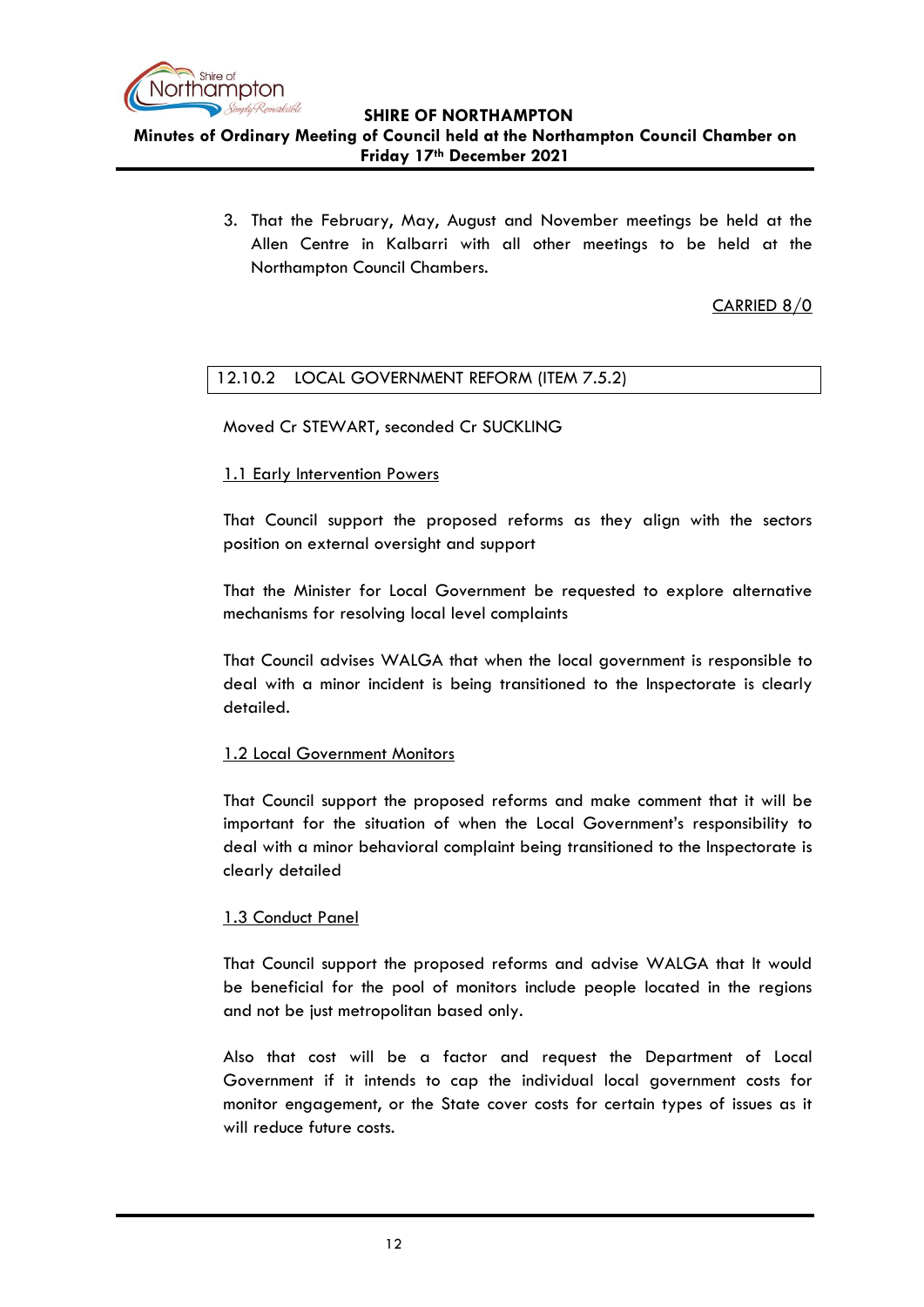

And will local governments be encouraged to proactively engage the inspector and monitors instead of expensive consultants, or will it lead to further intensive scrutiny in other areas?

# 1.4 Review of Penalties

That Council support the proposed reforms however make comment that the change should be accompanied by an automatic adjustment to quorum and Absolute Majority quorum and Absolute Majority requirement to accommodate the reduction in elected members.

# 1.5 Rapid Red Card Resolutions

That Council support the proposed reforms however make the following comments:

- (a) As per 1.4 should be accompanied by an automatic adjustments to quorum and Absolute Majority requirements to accommodate the reduction in Elected Members periods.
- (b) "Red Card" proposal to empower Presiding Members to enforce behavioral standards. Clarification is required on management of poor Presiding Member's behaviour. For example, does the Deputy Presiding Member have powers if a complaint is made against the Presiding Member? Could a "vote of no confidence" mechanism be introduced to allow Councillors to censure Presiding Members who behave poorly or do not exercise their responsibilities?
- (c) The Standardisation of Standing Orders is tentatively supported, providing that the new Orders do not place an increased administrative burden on small local governments.

# 1.6 Vexatious Complaint Referrals

That Council support the proposed reforms.

#### 1.7 Minor Other Reforms

That Council support the proposed reforms.

# 2.1 Resource Sharing

That Council support the proposed reforms.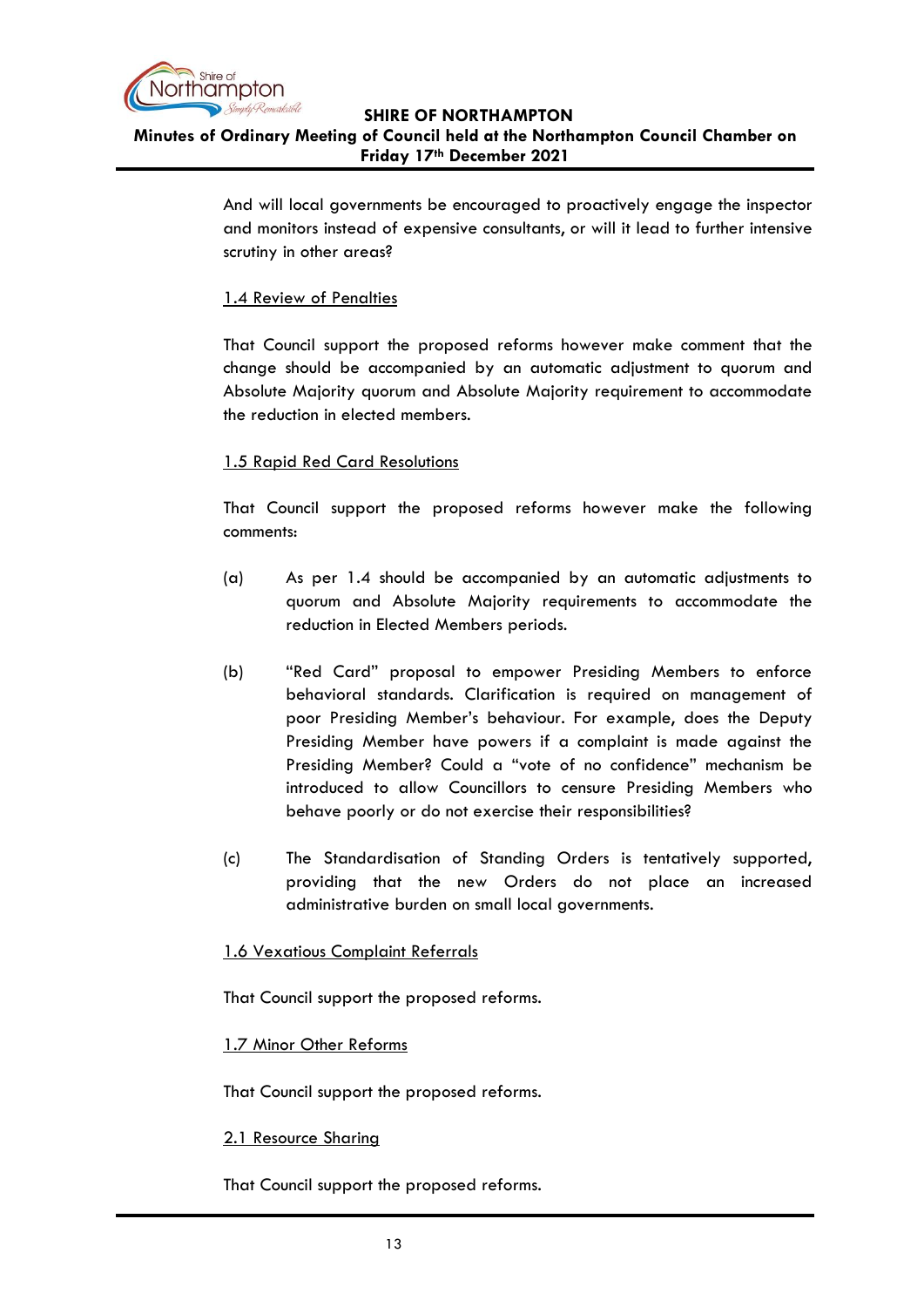

# 2.2 Standardisation of Crossovers

That Council support the proposed reforms however reiterate that although the proposed amendment is supported, a *One-Size-Fits-All* approach may not be appropriate as the crossover requirement in a city or large Regional Centre may not be appropriate in a small townsite in a regional remote LGA. Will need to be somewhat a bit flexible in rural and remote areas.

#### 2.3 Introduce Innovation Provisions

That Council support the proposed reforms.

#### 2.4 Streamline Local Laws Process

That Council support the proposed reforms.

#### 2.5 Simplifying Approvals for Small Business and Community Events

That Council support the proposed reforms.

2.6 Standardise Meeting Procedures, including Public Question Time

That Council support the proposed reforms.

#### 2.7 Regional Subsidiaries

That Council support the proposed reforms.

#### 3.1 Recording and Livestream of all Council Meetings

That Council not support the reforms at this stage and WALGA be requested to seek clarification if band 3 or 4 Local Government Authorities have to store and archive the audio recordings of meetings? If so, how long are these recordings required to be held by the LGA?

Is the intention for all video & audio records of meetings to be stored & archived by the DLGSC or is this only the confidential items?

#### 3.2 Recording all Votes at Council Meetings

That Council support the proposed reforms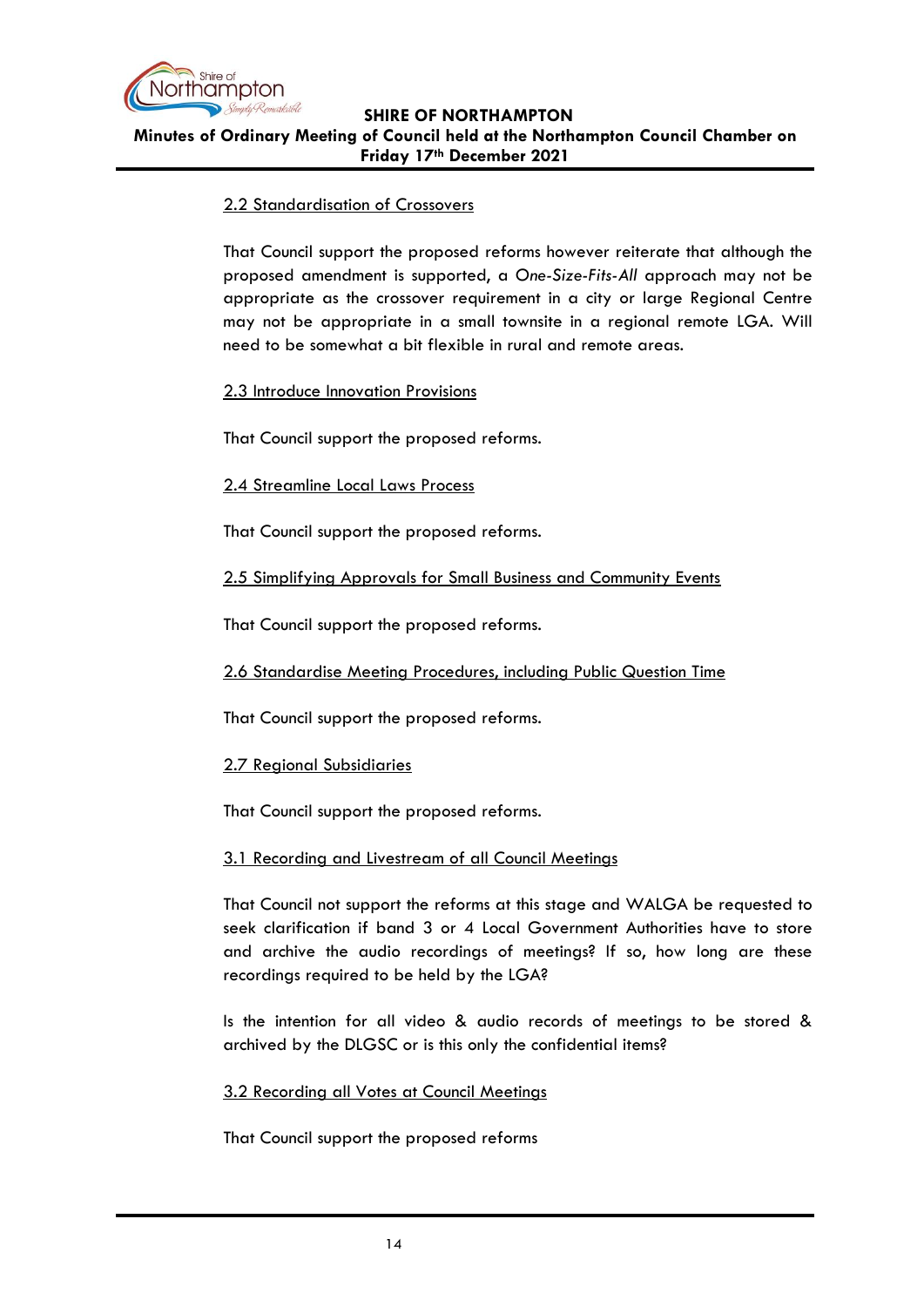

# 3.3 Clearer Guidance for Meeting Items that may be Confidential

That Council support the proposed reforms however make comment that:

- (a) What happens in situations where the Council resolves to nominate or support a person for a particular award, ie Australia of the Year Awards etc. Therefore, further clarification on those types of decisions needs to be provided.
- (b) Sending files to DLGSC seems unnecessary and will require resources and internet that may be lacking in smaller LGs.
- (c) Reform proposal needs to be clear around commercial in confidence information .

# 3.4 Additional Online Registers

That Council not support the proposed reform changes as for smaller local authorities it is another compliance to be undertaken. The ever-increasing number and types of Registers is becoming an issue. Specifically, the internal administrative resources required to ensure these Registers are maintained and updated.

That Council recommend that Annual publication of these registers, rather than quarterly, would be far more achievable for smaller LGs.

That Council recommend that it would also be appropriate for the DLGSC to put out a list and templates on the currently (and future) Register required under the LG Act

#### 3.5 Chief Executive Office – Key Performance Indicators be Published

That Council:

- (a) Conditionally Support the reporting of CEO KPIs that are consistent with the strategic direction and operational function of the Local Government, subject to exemptions for publishing KPI's of a confidential nature;
- (b) Not support the results of performance reviews being published.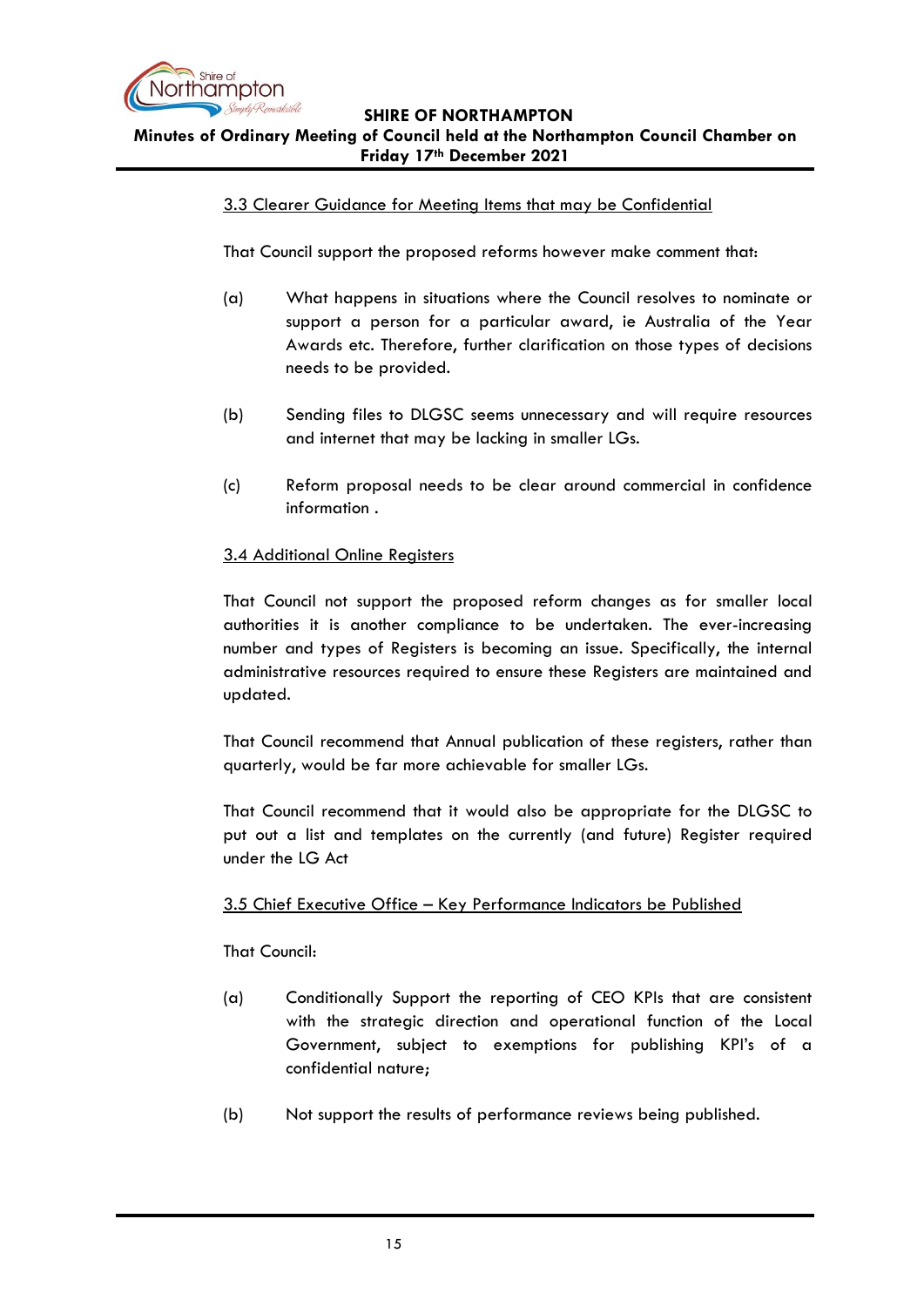

#### 4.1 Community and Stakeholder Engagement Charters

That Council Support will only be provided upon receipt of the detail in the Model Charter and a process where this should not be an administrative burden, adding to the already excessive red tape Local Government Authorities are required to work under.

That Council also make comment that the Council is also elected by the people to govern and make decision on behalf of the residents, is this process the beginning of taking away the key role of elected members?

Should this reform be approved that this be optional for Tier 3 & 4 Local Governments.

#### 4.2 Ratepayer Satisfaction Surveys

Although this reform only relates to Tier 1 and 2 Local Governments, Council recommends that this requirement should not become mandatory for Tier 3 and 4 Local Governments.

# 4.3 Introduction of Preferential Voting

That Council not support the proposed reform for introduction of preferential voting and retain the current first-past-the-post voting method.

#### 4.4 Public Vote to Elect Mayor or President

That Council not support the proposed reform that the public elect the Mayor and President as this leads to limited commitment to Council from the popularly elected Mayor/President as they were not elected by the Council.

#### 4.5 Tiered Limits on Number of Councillors

That Council not support the proposed reform that all local governments with a population under 5,000 to only have a maximum of 5 Councillors and should have the option of having five to seven Councillors as this will assist with the difficulties in establishing quorums and achieving absolute majority votes when required in situations where Councillors are absent, especially during seasonal commitments.

Council also suggested that the ability to attend meetings via technology be expanded to ensure quorums if maximum members are introduced.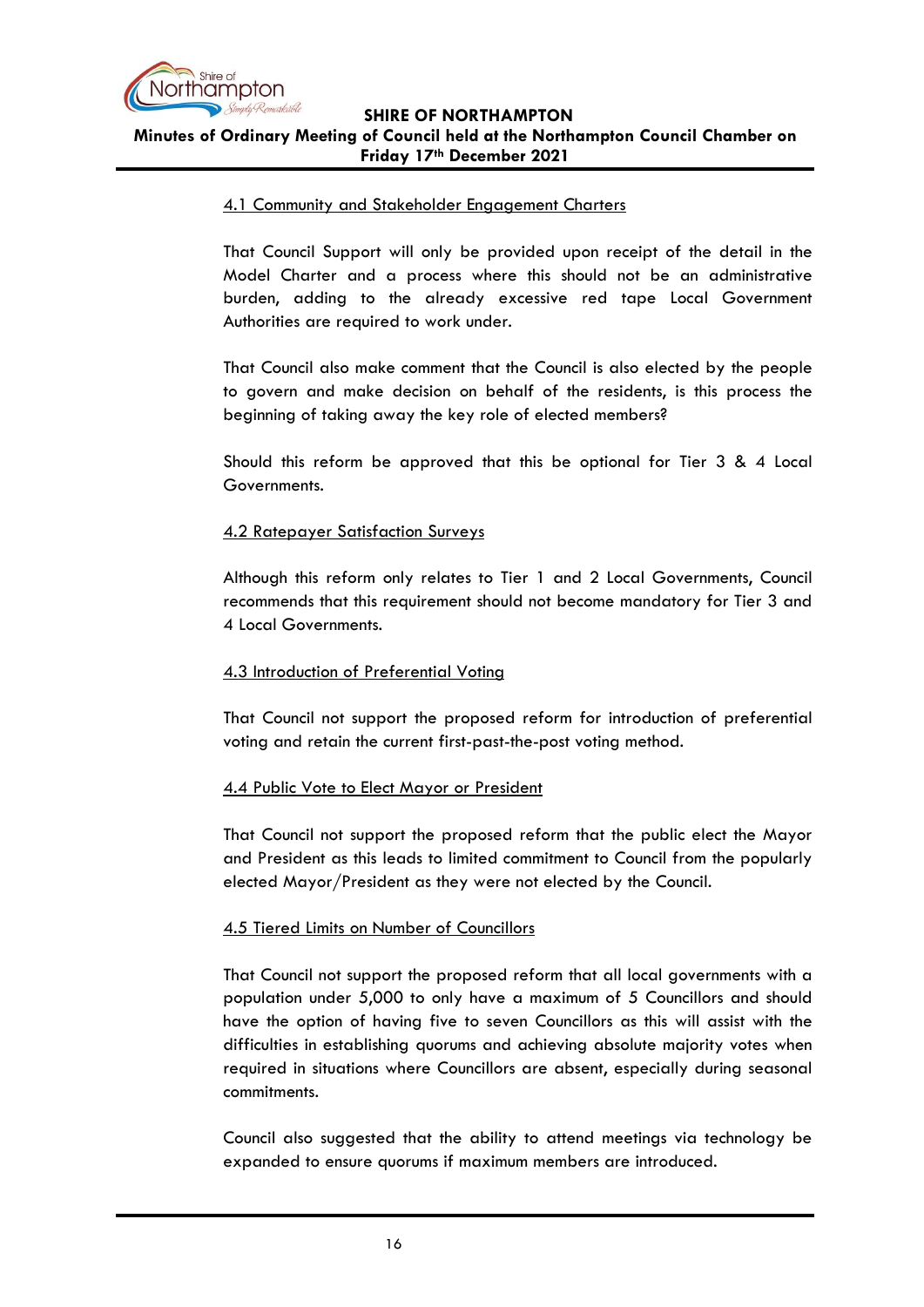

# 4.6 No Wards from Small Councils – Tiers 3 and 4

That Council supports the proposed reform for no wards for small Councils as a Councillor is elected to represent the whole Shire not just a section of that Shire.

4.7 Electoral Reform – Clear Lease Requirements for Candidate and Voter **Eligibility** 

That Council support the proposed reforms

4.8 Reform of Candidate Profiles

That Council support the proposed reforms

4.9 Minor Other Electoral Reforms

That Council support the proposed reforms

5.1 Introduce Principles in the Local Government Act

That Council support the proposed reforms

5.2 Greater Role Clarity

That Council support the proposed reforms

#### 5.3 Council Communications Agreement

That Council support the reform in part and recommend a change in that the communication arrangements be in the form of a Council Policy and not a formal agreement and the process needs to ensure it does not become an administrative burden requiring more resources to administer.

#### 5.4 Superannuation Payments to Elected Members

That Council reiterates its previous decision that it does not support the payment of superannuation to elected members.

#### 5.5 Local Government May Establish Education Allowances

That Council support the proposed reform.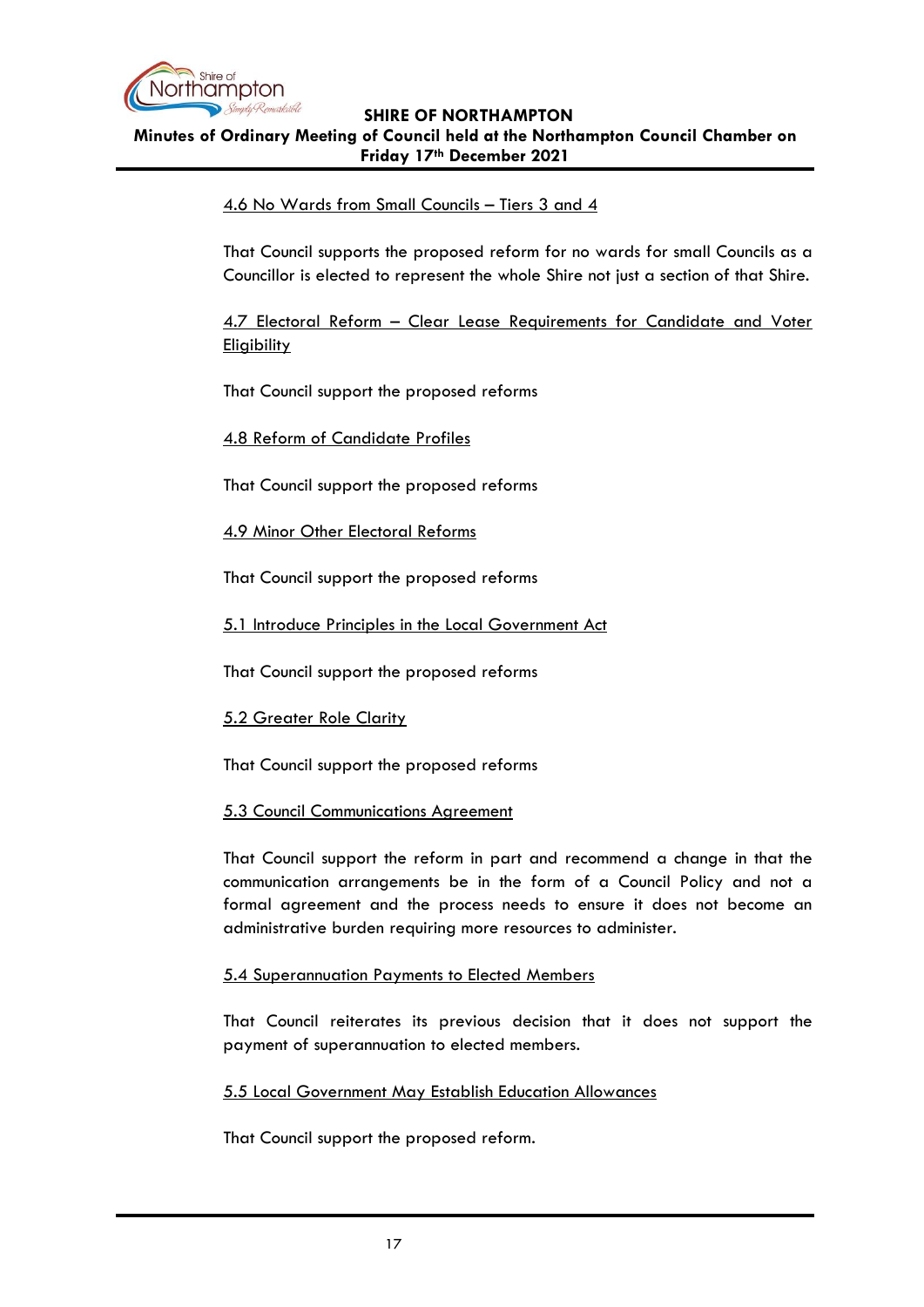

**Minutes of Ordinary Meeting of Council held at the Northampton Council Chamber on Friday 17th December 2021**

# 5.6 Standard Election Caretaker Period

That Council not support the reform proposals as is currently written for the following reasons:

- (a) State Government election cycles are every four years, whereas Local Government elections are every two years. This will result in there being caretaker periods in LG every two years.
- (b) The proposed reform does not take into consideration when the caretaker period is to commence and end. If this is to commence at the time Nominations are called (first week of September) and conclude when new (or returning) Elected Members are sworn in (e.g. late October) this could create a logistical issue with the LG's decision making process.
- (c) There is uncertainty whether the proposed caretaker period also includes Extraordinary Elections, which occur more regularly immediately after the biennial LG Ordinary Election process.
- (b) How does the caretaker period interact with decisions that may have statutory timeframes associated with them?
- (e) The reform proposed has the potential to place a large decisionmaking burden on a newly elected incoming Council (before they have completed mandatory training).

# 5.7 Remove WALGA from the Local Government Act

That Council support the proposed reform.

# 5.8 CEO Recruitment

That Council support the proposed reform however recommend that it would be appropriate for the panel members to include people located in the regions and not be metropolitan based only.

Cost to engage independent person also needs to be taken into consideration.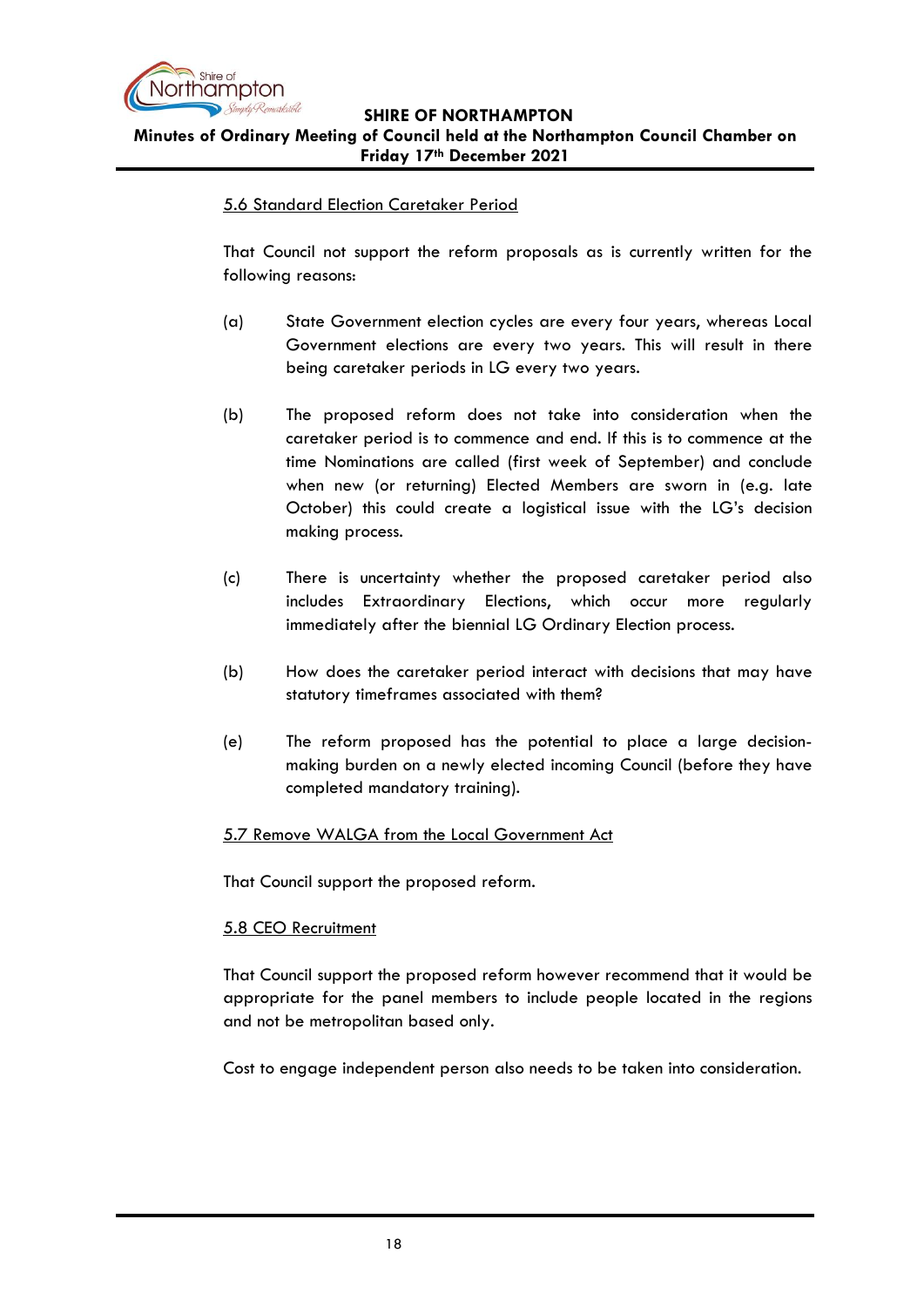

#### 6.1 Model Financial Statements and Tiered Financial Reporting

That Council fully support this proposal however reiterates the need to ensure that the result does achieve what the change in legislation intends, that is to make it easier for the general resident to understand.

#### 6.2 Simplify Strategic and Financial Planning

That Council support the proposed reforms.

#### 6.3 Rates and Revenue Policy

That Council supports the proposed reform however questions its relevance as it is considered that such a policy is already covered under the Long Term Financial Plan and part of the existing Rate Setting Budget financial statement? The Rate Setting Budget actually balances the Local Governments Annual Budget (excluding Non-Cash items).

#### 6.4 Monthly Reporting of Credit Cards

That Council support the proposed reform as it already undertakes this reporting on a monthly basis.

#### 6.5 Amended Financial Ratios

That Council support the proposed reforms.

#### 6.6 Audit Committees – Independent Chairperson & Membership

#### That Council:

- (a) not support majority independent members of the Audit Committee, nor that the chairperson is to be an independent person.
- (b) Supports Audit Committees of Local Governments with an Elected Member majority including independent members, and to consider proactive risk management issues*.*

#### 6.7 Building Upgrade Finance

That Council support the proposed reform.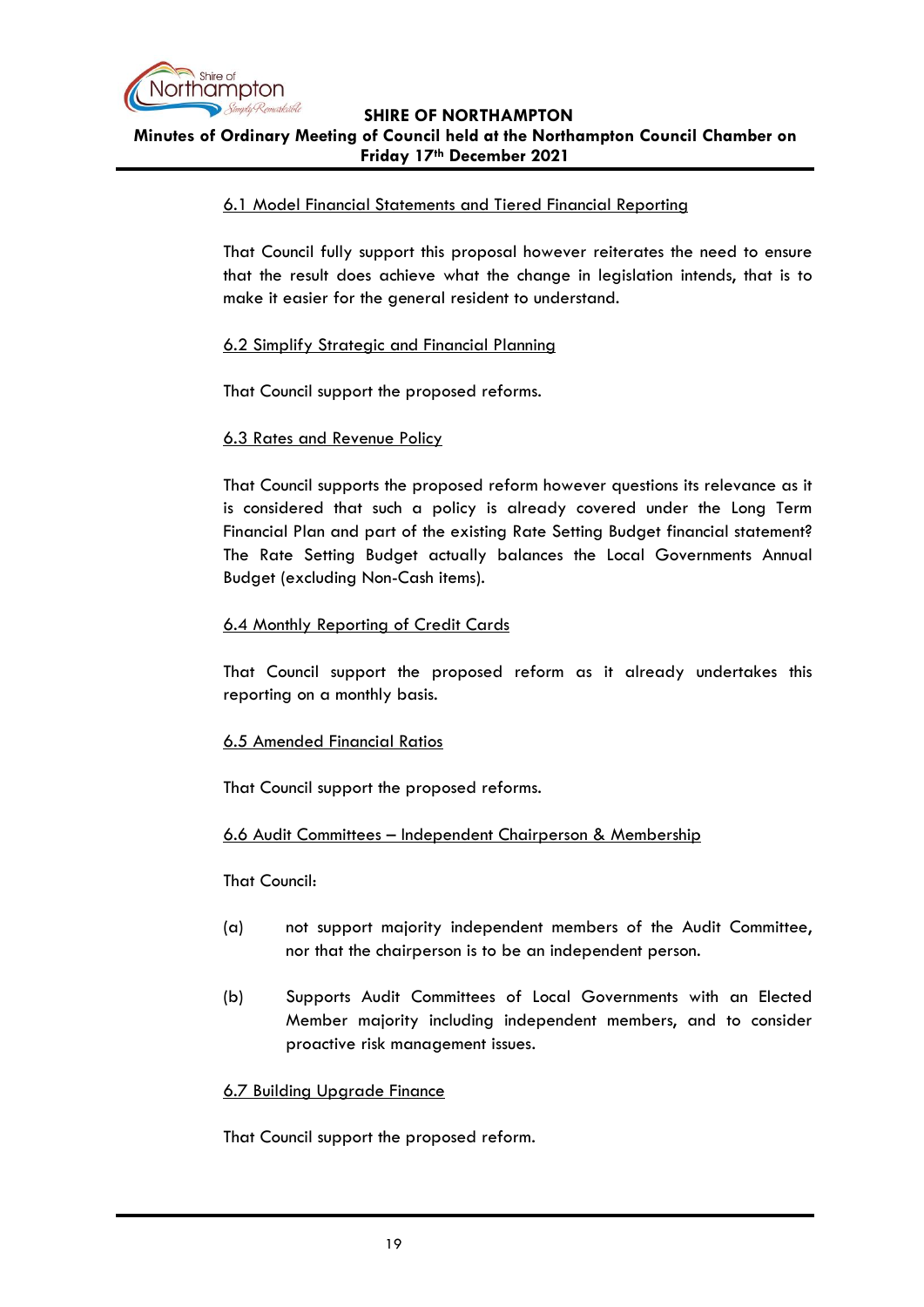

# 6.8 Cost of Waste Services to be Specified on Rates Notices

That Council support the proposed reform.

CARRIED 8/0

<span id="page-19-0"></span>12.10.3 REQUEST FOR SPONSORSHIP (ITEM 7.5.3)

Moved Cr HAY, seconded Cr BURGES

That Council contribute the difference between the estimated costs for the Kalbarri Australia Day Celebrations and the grant funding if received to a maximum of \$10,000 and this payment be made from the Cyclone Seroja donated funds currently held in Trust for Kalbarri cyclone related matters.

#### CARRIED BY AN ABSOLUTE MAJORITY 8/0

#### <span id="page-19-1"></span>12.10.4 WATER WHEELCHAIR STORAGE SHED (ITEM 7.5.4)

Moved Cr STEWART, seconded Cr GIBB

That Council approve of the location of the disabled water wheelchair storage shed on the Kalbarri foreshore near Kalbarri Boat Hire operations abutting the recently angled section of the new retaining wall near the foreshore access road.

#### CARRIED BY AN ABSOLUTE MAJORITY 8/0

<span id="page-19-2"></span>12.10.5 BUSHFIRE ASSESSMENT LEVEL – AGREEMENT FOR MAINTENANCE WORKS (ITEM 7.5.5)

Moved Cr SUDLOW, seconded Cr SUCKLING

That Council:

1. Adopt the "Agreement for Maintenance Works" as presented and this to be used to enter into agreements with property owners who are required to maintain vegetation on land under the control and management of Council that is neighbouring their property to comply with their Bushfire Risk Assessment Level.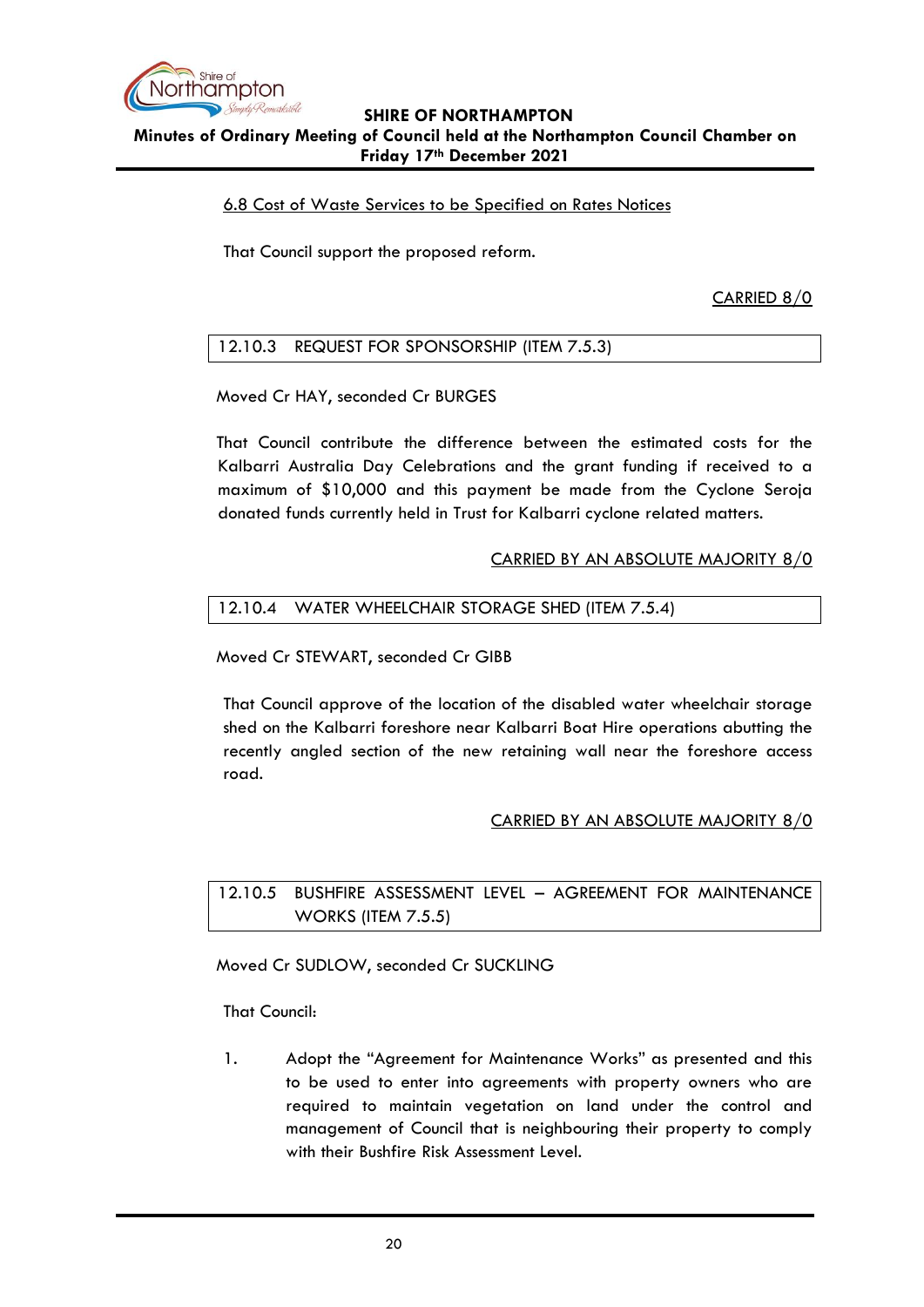

2. That the Chief Executive Officer be given delegated power to approve and enter into "Agreements for Maintenance Works".

# CARRIED BY AN ABSOLUTE MAJORITY 8/0

# <span id="page-20-0"></span>12.10.6 CYCLONE SEROJA – INSURANCE CLAIM PROGRESS (ITEM 7.5.6)

Noted.

# <span id="page-20-1"></span>12.10.7 LITTLE BAY ROAD EXTENSION & LEASE OF LITTLE BAY CAMPING GROUND (ITEM 7.5.7)

Moved Cr SUCKLING seconded Cr HORSTMAN

That Council approve the entering into a lease of part of Reserve 49842 for the management of the Little Bay Camping area for a term of 10 years, with an annual rent of \$500, subject to the approval of the Minister for Planning Lands and Heritage.

# CARRIED 8/0

# <span id="page-20-2"></span>**12.11 PRESIDENT'S REPORT**

Since the last Council meeting Cr SUDLOW reported on her attendance at:

- 22/11/2021 Northern Zone Council Meeting Mingenew
- 23/11/2021 Nicole Nelson, Craig Poletti Kalbarri Foreshore Plans, Council Chambers Northampton
- 24/11/2021 WA Country Health Board Council Chambers Northampton
- 25/11/2021 Insurance Issues following Cyclone Seroja, Zoom meeting
- 30/11/2021 Annual General Meeting, Kalbarri Visitor Centre Kalbarri
- 1/12/2021 Melissa Pexton, State Recovery Controller TC Seroja DFES Council Chambers Northampton
- 2/12/2021 Regional Drought Resilience Meeting, Department Primary Industries & Regional Development – Geraldton
- 5/12/2021 Centenary First Schedule Air Service in Australia Murchison House Station, Kalbarri
- 7/12/2021 Cyclone Seroja Recovery Support Meeting Northampton Community Centre
- 8/12/2021 Cyclone Seroja Recovery Support Meetings Kalbarri Golf Club
- 10/12/2021 Shire of Northampton Christmas function Northampton Bowling Club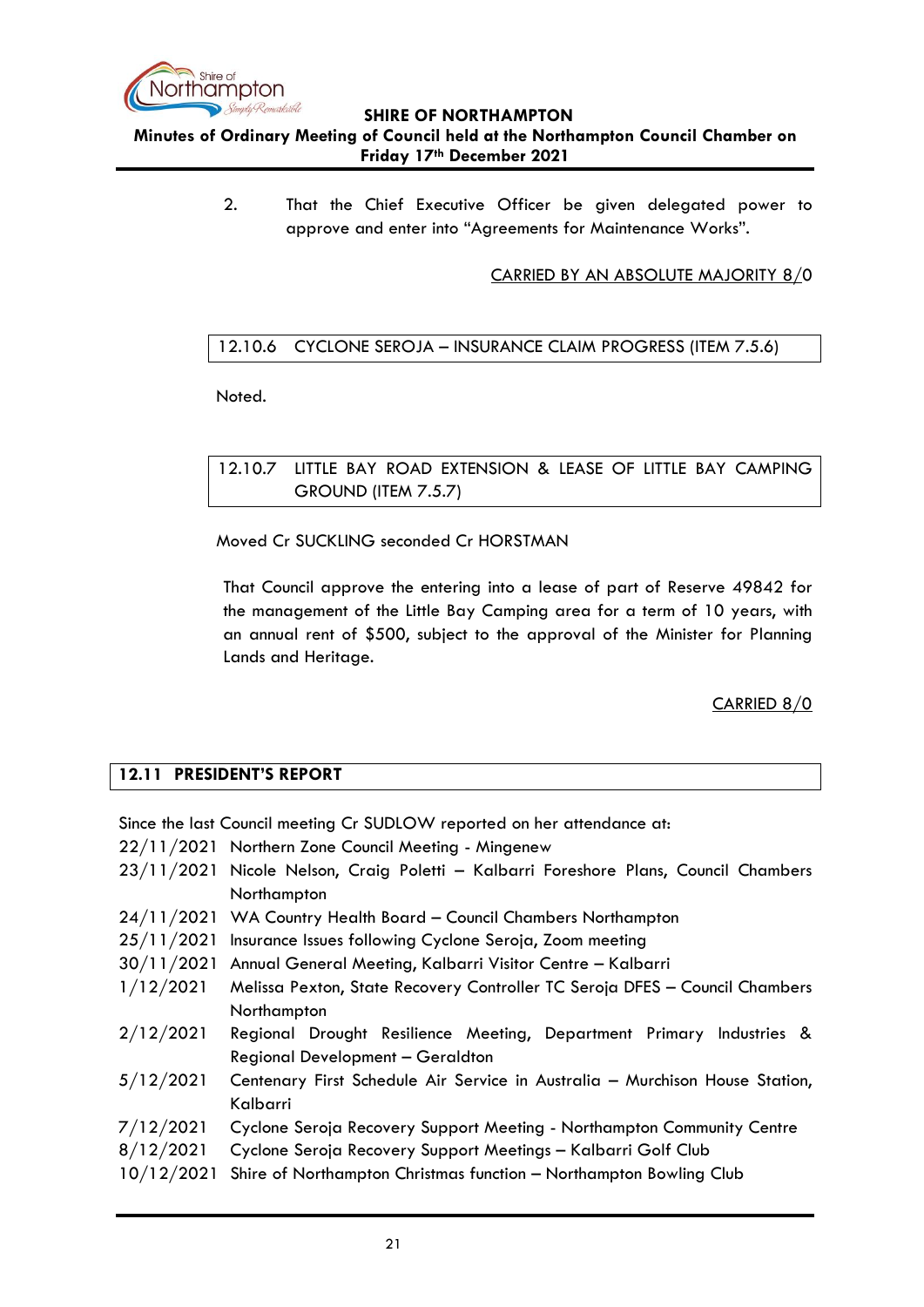

13/12/2021 Dr Tara Hamilton, Doctor – Kalbarri 16/12/2021 Exit Audit Meeting – Zoom meeting

# <span id="page-21-0"></span>**12.12 DEPUTY PRESIDENT'S REPORT**

Since the last Council meeting Cr HORSTMAN reported on his attendance at:

|           | 22/11/2021 Northern Zone Council Meeting - Mingenew                                |
|-----------|------------------------------------------------------------------------------------|
| 1/12/2021 | Melissa Pexton, State Recovery Controller TC Seroja DFES - Northampton             |
| 9/12/2021 | Local Recovery Coordination Group Meeting, Northampton                             |
|           | 10/12/2021 Shire of Northampton Christmas function - Northampton Bowling Club      |
|           | 11/12/2021 Extraordinary Election, Kalbarri Ward - Council Chambers Kalbarri       |
|           | 13/12/2021 Melissa Pexton, State Recovery Controller TC Seroja DFES - Zoom meeting |
|           | 14/12/2021 Local Recovery Coordination Group Meeting - St Johns Ambulance Sub-     |
|           | <b>Centre Northampton</b>                                                          |

# <span id="page-21-2"></span><span id="page-21-1"></span>**12.13 COUNCILLORS' REPORTS**

#### 12.14.1 CR HAY

Since the last Council meeting Cr HAY reported on his attendance at:

1/12/2021 Melissa Pexton, State Recovery Controller TC Seroja DFES – Northampton

#### <span id="page-21-3"></span>12.14.2 CR STEWART

Since the last Council meeting Cr STEWART reported on his attendance at:

| 24/11/2021 | Kalbarri Visitor Centre meeting - Kalbarri                 |
|------------|------------------------------------------------------------|
| 30/11/2021 | Annual General Meeting, Kalbarri Visitor Centre - Kalbarri |
| 1/12/2021  | Melissa Pexton, State Recovery Controller TC Seroja DFES - |
|            | <b>Council Chambers Northampton</b>                        |
| 14/12/2021 | Kalbarri Visitor Centre meeting - Kalbarri                 |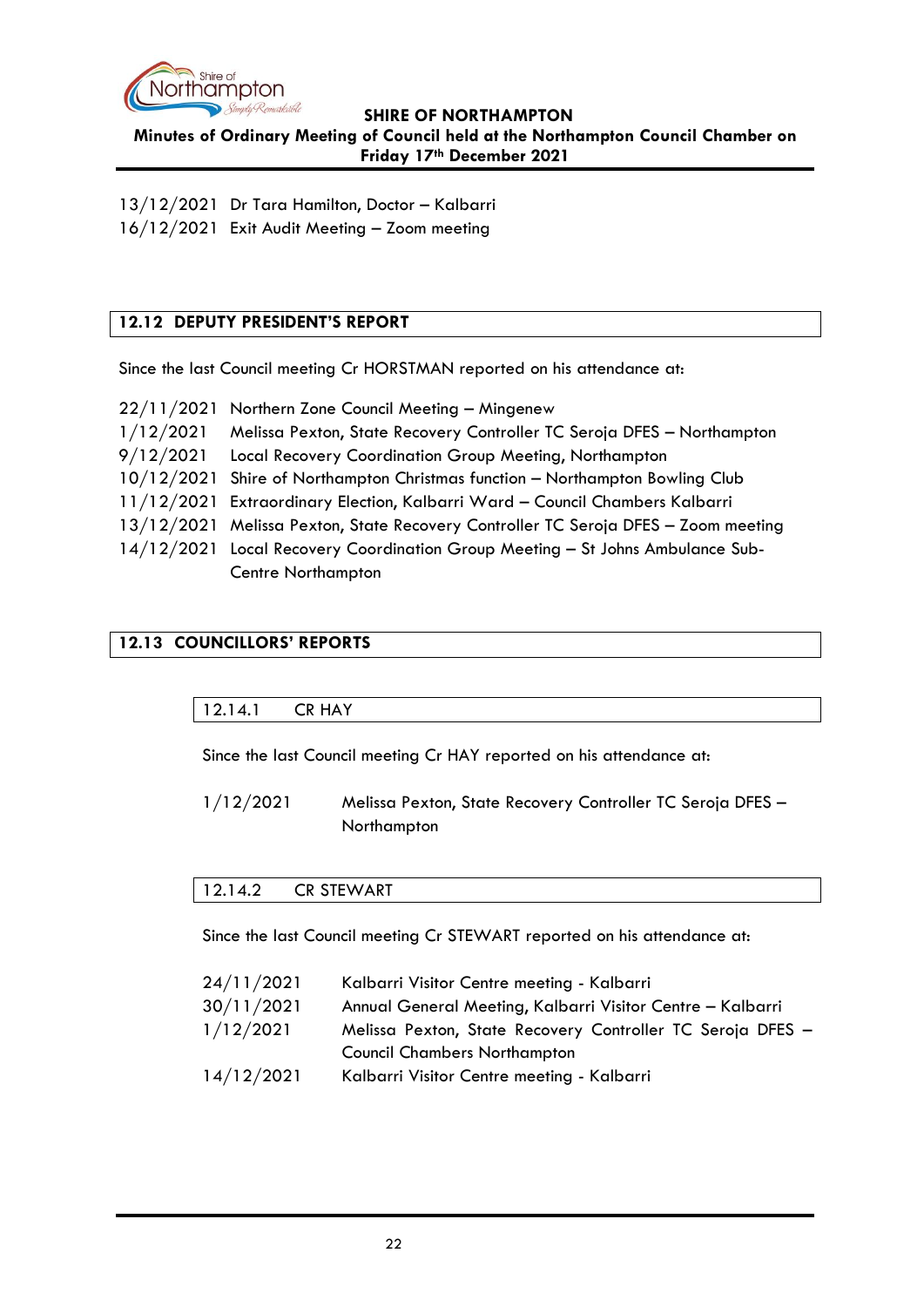

### <span id="page-22-0"></span>**Minutes of Ordinary Meeting of Council held at the Northampton Council Chamber on Friday 17th December 2021**

| 12.14.3                                                               | CR GIBB                                                    |  |
|-----------------------------------------------------------------------|------------------------------------------------------------|--|
|                                                                       |                                                            |  |
| Since the last Council meeting Cr GIBB reported on his attendance at: |                                                            |  |
| 1/12/2021                                                             | Melissa Pexton, State Recovery Controller TC Seroja DFES - |  |
|                                                                       | <b>Council Chambers Northampton</b>                        |  |
| 8/12/2021                                                             | Cyclone Seroja Recovery Support Meetings - Kalbarri Golf   |  |
|                                                                       | Club                                                       |  |

15/12/2021 Honourable Vince Catania, MLA - Kalbarri

# <span id="page-22-2"></span><span id="page-22-1"></span>**12.14 NEW ITEMS OF BUSINESS**

# 12.14.1 WA FOOTBALL LEAGUE FIXTURE - NORTHAMPTON

Cr SUDLOW advised of recent meetings held with the WA Football League, the Great Northern Football League and the AFL Rams Supporters Club and the possibility of holding a WAFL football game in Northampton in April/May of 2022 as part of the community Cyclone Recovery process.

Cost to conduct the game will be from a combination of WAFL, state government and the AFL Rams Supporters Club. No financial contribution from the Council is being requested at this stage.

One requirement to allow the game to proceed will be the need to remove the concrete cricket pitch which will be reinstated after the WAFL game.

No decision of Council is required at this stage and Council will be kept informed as this progresses.

# <span id="page-22-3"></span>12.14.2 WESTERN POWER OUTAGES

Cr SUDLOW raised the matter of the recent power outages within the district and the need to clarify the process Western Power follows during total fire and harvest bans.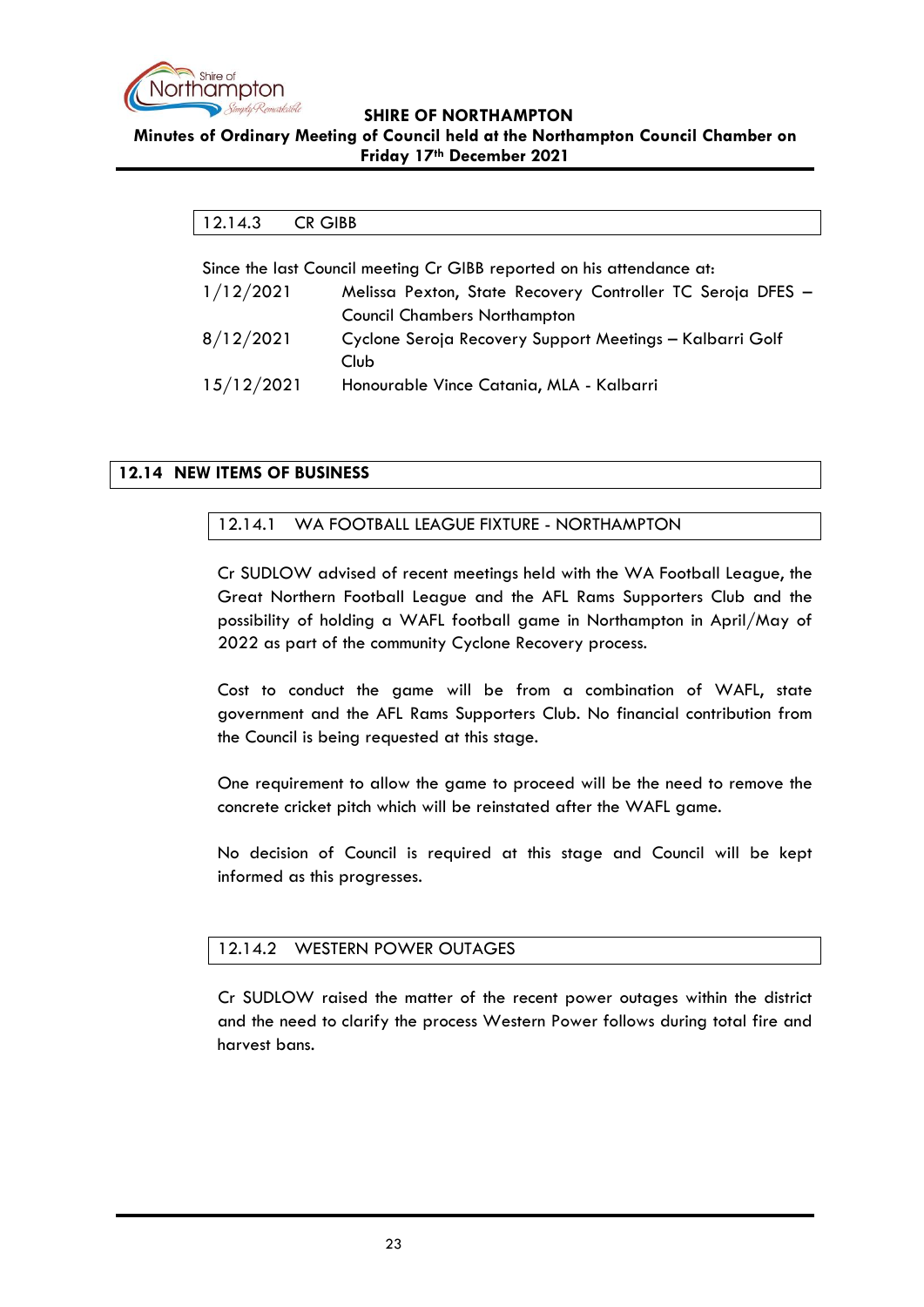

Moved Cr STEWART seconded Cr GIBB

That the Shire President correspond with Western Power and seek clarification of the processes followed by Western Power on reinstating power during total fire and harvest bans and continues to work with other local governments to lobby relevant members of parliament to the issues of power outrages faced by regional landowners at these times.

# CARRIED 8/0

# <span id="page-23-0"></span>12.14.3 ACKNOWLEDGEMENT OF SERVICE

Cr SUDLOW acknowledged the work of Shire staff during 2021 and in particular the leadership and commitment of the CEO, Garry Keeffe who has now served 25 years as the Shire's CEO and 45 years working in local government.

Moved Cr SUDLOW seconded Cr SUCKLING

That Council formally acknowledges the work of the CEO, Garry Keeffe, during his 45 years working in Local Government and in particular thanks him for his 25 years working as the CEO of the Shire of Northampton and the extra work undertaken this year as a result of Cyclone Seroja.

# CARRIED 8/0

# <span id="page-23-1"></span>**12.15 NEXT MEETING OF COUNCIL**

The next Ordinary Meeting of Council will be held on Friday 18<sup>th</sup> February 2022 commencing at 1.00pm at the Allen Centre, Kalbarri.

#### <span id="page-23-2"></span>**12.16 CLOSURE**

There being no further business, the President wished members and staff a Merry Christmas and a happy and safe New Year and thanked everyone for their attendance and declared the meeting closed at 2.50pm.